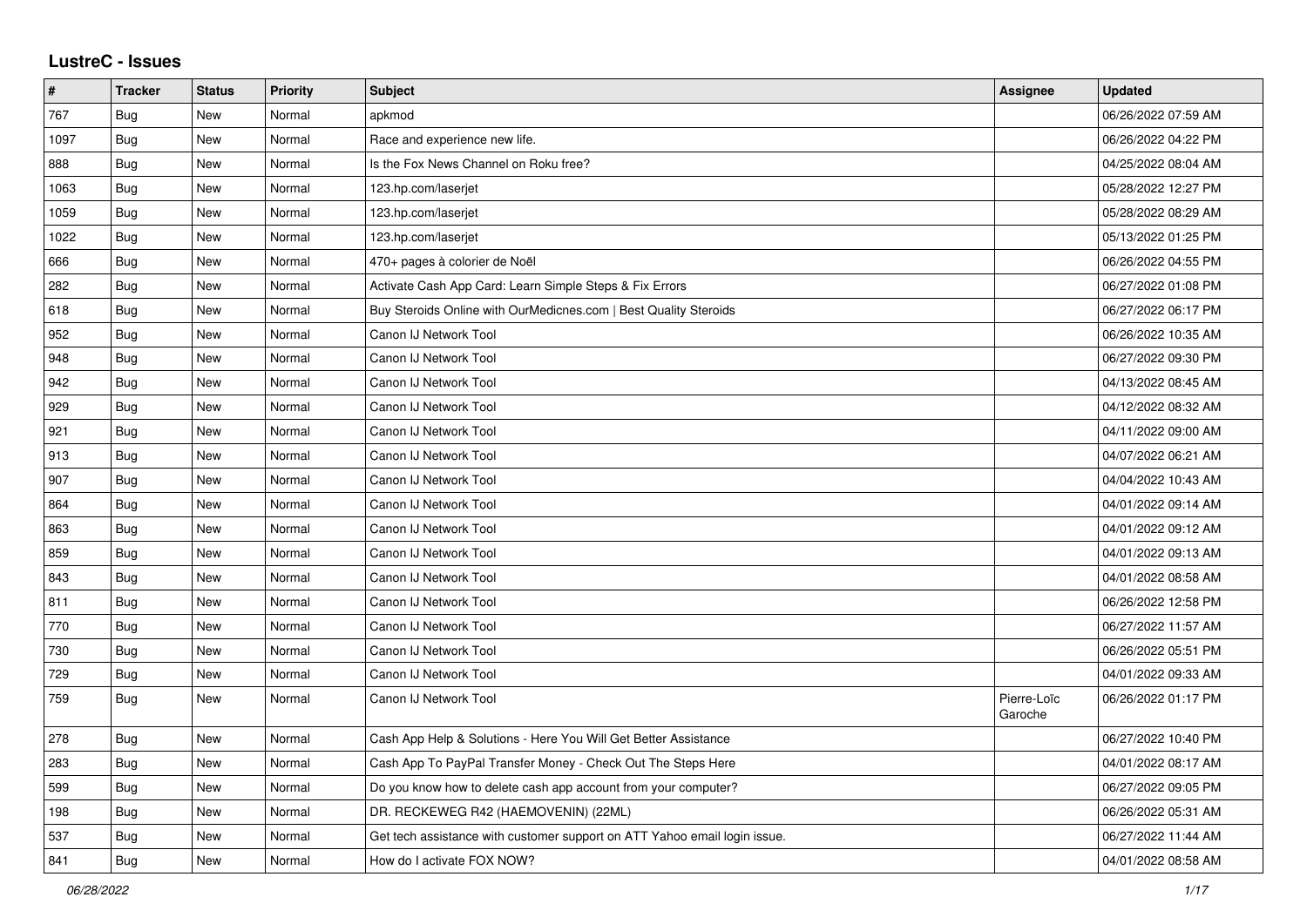| $\sharp$ | <b>Tracker</b> | <b>Status</b> | <b>Priority</b> | <b>Subject</b>                                                                                                                               | Assignee               | <b>Updated</b>      |
|----------|----------------|---------------|-----------------|----------------------------------------------------------------------------------------------------------------------------------------------|------------------------|---------------------|
| 839      | <b>Bug</b>     | New           | Normal          | How do I activate FOX NOW?                                                                                                                   |                        | 04/01/2022 08:58 AM |
| 226      | Bug            | <b>New</b>    | Normal          | How to find reliable service reviews                                                                                                         | Anonymous              | 04/01/2022 08:46 AM |
| 76       | Bug            | New           | Normal          | Import error: Load error: imported node real_to_int declared in a regular Lustre file. File "include/conv.lusi", line<br>1. characters 0-64: |                        | 06/27/2022 09:32 PM |
| 947      | Bug            | <b>New</b>    | Normal          | is Disney Now and Disney Plus different?                                                                                                     |                        | 04/14/2022 09:53 AM |
| 941      | Bug            | <b>New</b>    | Normal          | is Disney Now and Disney Plus different?                                                                                                     |                        | 06/26/2022 12:10 PM |
| 886      | Bug            | <b>New</b>    | Normal          | Is the Fox News Channel on Roku free?                                                                                                        |                        | 04/01/2022 09:16 AM |
| 840      | Bug            | <b>New</b>    | Normal          | Is Tubi really free and legal?                                                                                                               |                        | 04/01/2022 08:58 AM |
| 289      | Bug            | <b>New</b>    | Normal          | Recover Yahoo Mail Forgotten Password - Explore Kanata Chinese                                                                               |                        | 06/27/2022 11:03 PM |
| 249      | Bug            | <b>New</b>    | Normal          | Steps to Activate Cash App Card in Less then 2 Minutes - Get Information                                                                     | Pierre-Loïc<br>Garoche | 06/21/2022 07:52 PM |
| 192      | Bug            | <b>New</b>    | Normal          | The code Caffe                                                                                                                               |                        | 05/09/2022 10:16 AM |
| 889      | Bug            | New           | Normal          | What is Plex and how it's work?                                                                                                              |                        | 04/01/2022 09:14 AM |
| 887      | Bug            | <b>New</b>    | Normal          | What is Plex and how it's work?                                                                                                              |                        | 04/01/2022 09:16 AM |
| 946      | Bug            | <b>New</b>    | Normal          | What is Plex and Is Plex Legal?                                                                                                              |                        | 06/26/2022 05:23 AM |
| 940      | Bug            | <b>New</b>    | Normal          | What is Plex and Is Plex Legal?                                                                                                              |                        | 06/26/2022 04:50 PM |
| 228      | Bug            | New           | Normal          | Why Does Cash App Transaction Failed? - Here Is the Answer                                                                                   |                        | 06/27/2022 10:20 PM |
| 579      | Bug            | New           | Normal          | YOUR CV MAKES YOUR FIRST IMPRESSION                                                                                                          | Christophe<br>Garion   | 06/27/2022 12:22 PM |
| 1007     | Bug            | <b>New</b>    | Normal          | "ij.start canon                                                                                                                              |                        | 05/18/2022 10:40 AM |
| 1068     | Bug            | <b>New</b>    | Normal          | 123.hp.com/laserjet                                                                                                                          |                        | 05/31/2022 12:22 PM |
| 1046     | Bug            | <b>New</b>    | Normal          | 123.hp.com/laserjet                                                                                                                          |                        | 05/24/2022 10:46 AM |
| 997      | Bug            | New           | Normal          | 123.hp.com/laserjet                                                                                                                          |                        | 05/06/2022 05:33 AM |
| 193      | Bug            | <b>New</b>    | Normal          | 18% Discount on Homeopathic medicines                                                                                                        |                        | 06/26/2022 03:13 PM |
| 1126     | Bug            | <b>New</b>    | Normal          | 1PLSD                                                                                                                                        |                        | 06/25/2022 09:36 AM |
| 807      | Bug            | <b>New</b>    | Normal          | 1v1Battle is a strategic action 'Build and shoot' game                                                                                       |                        | 06/27/2022 06:52 AM |
| 265      | Bug            | <b>New</b>    | Normal          | 3 Faq's On Downloading To Your Apple Ipod                                                                                                    |                        | 06/26/2022 01:26 PM |
| 1029     | Bug            | <b>New</b>    | Normal          | 5 Reasons Why People Love Coloring Pages?                                                                                                    |                        | 05/16/2022 11:53 AM |
| 504      | Bug            | New           | Normal          | A beginner should always look for online Java assignment help!                                                                               |                        | 06/27/2022 09:41 PM |
| 735      | Bug            | New           | Normal          | A quick fix of how to get money back from cash app stocks                                                                                    |                        | 06/26/2022 01:31 PM |
| 145      | Bug            | New           | Normal          | abdulbaissagar                                                                                                                               |                        | 06/27/2022 08:45 PM |
| 939      | Bug            | New           | Normal          | Ability to change sound notifications                                                                                                        | Christophe<br>Garion   | 06/27/2022 11:29 PM |
| 156      | <b>Bug</b>     | New           | Normal          | Access old cash app account                                                                                                                  |                        | 04/01/2022 08:00 AM |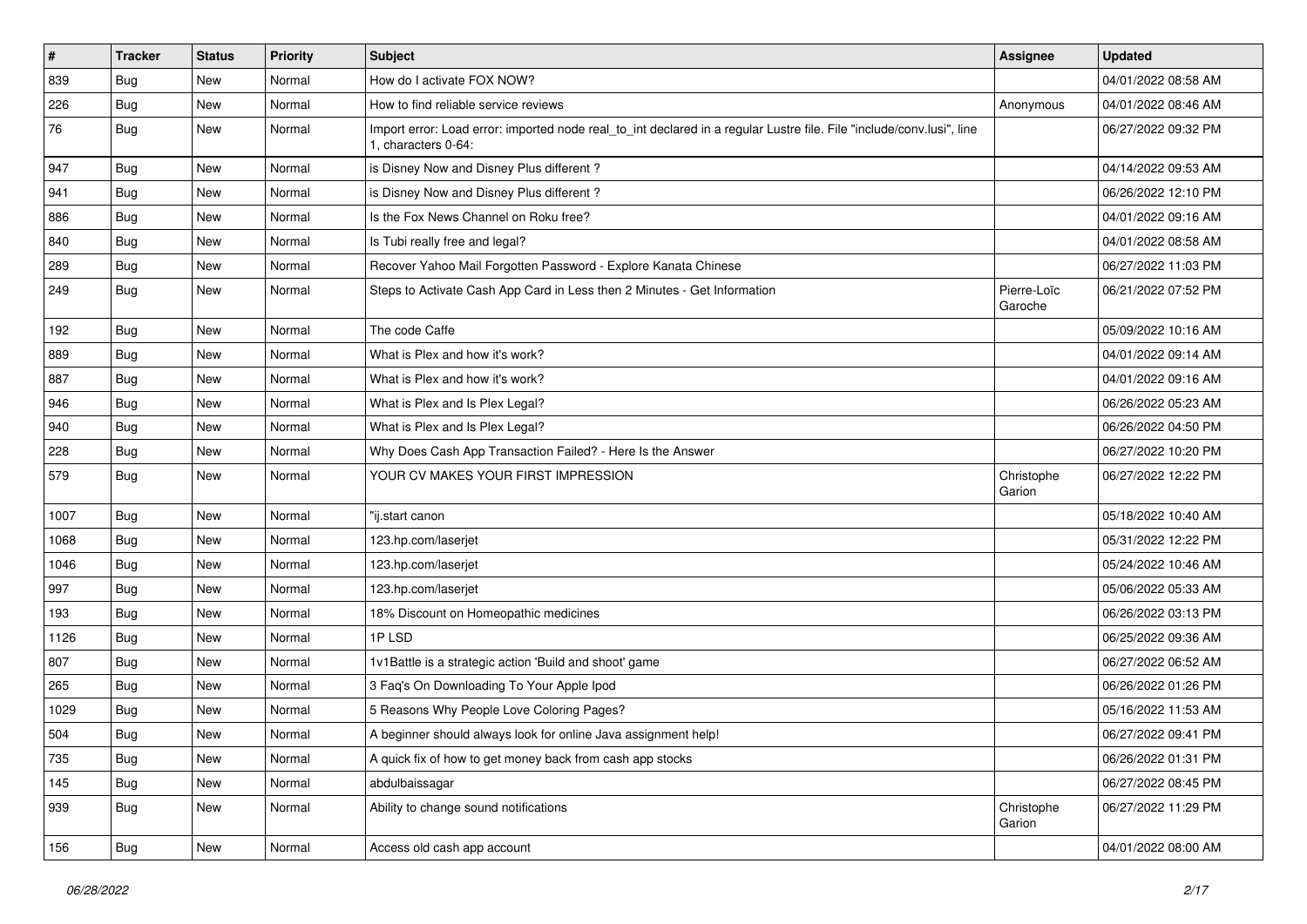| $\vert$ # | <b>Tracker</b> | <b>Status</b> | <b>Priority</b> | Subject                                                            | <b>Assignee</b>        | <b>Updated</b>      |
|-----------|----------------|---------------|-----------------|--------------------------------------------------------------------|------------------------|---------------------|
| 275       | <b>Bug</b>     | New           | Normal          | Activate Cash App Card With Or Without QR - Step By Step Guide     | Pierre-Loïc<br>Garoche | 06/27/2022 09:01 PM |
| 230       | Bug            | New           | Normal          | Add Money To Cash App Card - Auto Cash Apps                        |                        | 06/26/2022 11:25 AM |
| 116       | Bug            | New           | Normal          | aertaeyg                                                           |                        | 06/27/2022 11:06 PM |
| 184       | Bug            | <b>New</b>    | Normal          | Affordable Business Writing Services                               |                        | 06/27/2022 01:09 PM |
| 122       | Bug            | New           | Normal          | <b>AFL Live Stream</b>                                             |                        | 04/01/2022 07:55 AM |
| 203       | <b>Bug</b>     | New           | Low             | Airport Taxi Guildford                                             | Anonymous              | 06/26/2022 06:03 PM |
| 239       | <b>Bug</b>     | <b>New</b>    | Normal          | Algunas características más de Choices MOD APK                     |                        | 06/25/2022 10:05 AM |
| 286       | <b>Bug</b>     | New           | Normal          | All About Cash App Transfer Fail Problems                          |                        | 04/01/2022 07:49 AM |
| 284       | <b>Bug</b>     | <b>New</b>    | Normal          | All About Cash App Transfer Fail Problems                          |                        | 06/26/2022 03:15 PM |
| 190       | Bug            | New           | Normal          | All About Cash App Transfer Fail Problems                          |                        | 06/28/2022 12:42 AM |
| 251       | Bug            | New           | Normal          | All About Cash App Transfer Fail Problems                          | Pierre-Loïc<br>Garoche | 06/27/2022 10:19 PM |
| 911       | Bug            | New           | Normal          | Aluminum Windows & Doors                                           |                        | 04/06/2022 08:10 PM |
| 233       | Bug            | New           | Normal          | Anauthorsway.com: My User Experience                               |                        | 06/27/2022 12:02 PM |
| 660       | Bug            | <b>New</b>    | Normal          | Anchovies Nutrition Facts And Health Benefits                      |                        | 04/01/2022 09:40 AM |
| 918       | <b>Bug</b>     | New           | Normal          | Antivirus for IOS                                                  |                        | 06/16/2022 10:36 PM |
| 760       | Bug            | <b>New</b>    | Normal          | apkmod                                                             |                        | 06/27/2022 04:13 PM |
| 1054      | Bug            | New           | Normal          | Apkmodule                                                          | Pierre-Loïc<br>Garoche | 05/26/2022 03:37 PM |
| 519       | Bug            | New           | Normal          | Are you finding online UK Assignment writers?                      |                        | 06/27/2022 09:51 PM |
| 273       | Bug            | New           | High            | assignment help online                                             |                        | 04/01/2022 08:17 AM |
| 787       | <b>Bug</b>     | <b>New</b>    | Normal          | Assured Assignment Help                                            |                        | 06/27/2022 05:19 PM |
| 302       | Bug            | New           | Normal          | Auto Electrical Repair Services in Norcross GA                     |                        | 06/26/2022 07:49 PM |
| 297       | Bug            | <b>New</b>    | Normal          | Auto Lighting Installation Services in Norcross GA                 |                        | 04/01/2022 07:21 AM |
| 396       | <b>Bug</b>     | <b>New</b>    | Normal          | Auto Transport Services in Annapolis MD                            |                        | 04/01/2022 07:15 AM |
| 372       | <b>Bug</b>     | New           | Normal          | Auto Transport Services in Arlington County VA                     |                        | 06/27/2022 01:42 AM |
| 360       | <b>Bug</b>     | New           | Normal          | Auto Transport Services in Baltimore MD                            |                        | 04/01/2022 07:13 AM |
| 378       | Bug            | New           | Normal          | Auto Transport Services in Fairfax VA                              |                        | 04/01/2022 07:17 AM |
| 384       | Bug            | New           | Normal          | Auto Transport Services in McLean VA                               |                        | 04/01/2022 07:17 AM |
| 402       | Bug            | New           | Normal          | Auto Transport Services in Potomac MD                              |                        | 04/01/2022 07:47 AM |
| 390       | Bug            | New           | Normal          | Auto Transport Services in Sterling VA                             |                        | 04/01/2022 07:16 AM |
| 366       | Bug            | New           | Normal          | Auto Transport Services in Washington DC                           |                        | 04/01/2022 07:12 AM |
| 958       | <b>Bug</b>     | New           | Normal          | Avail Cash app support service to know Sutton bank cash app number |                        | 06/26/2022 08:46 AM |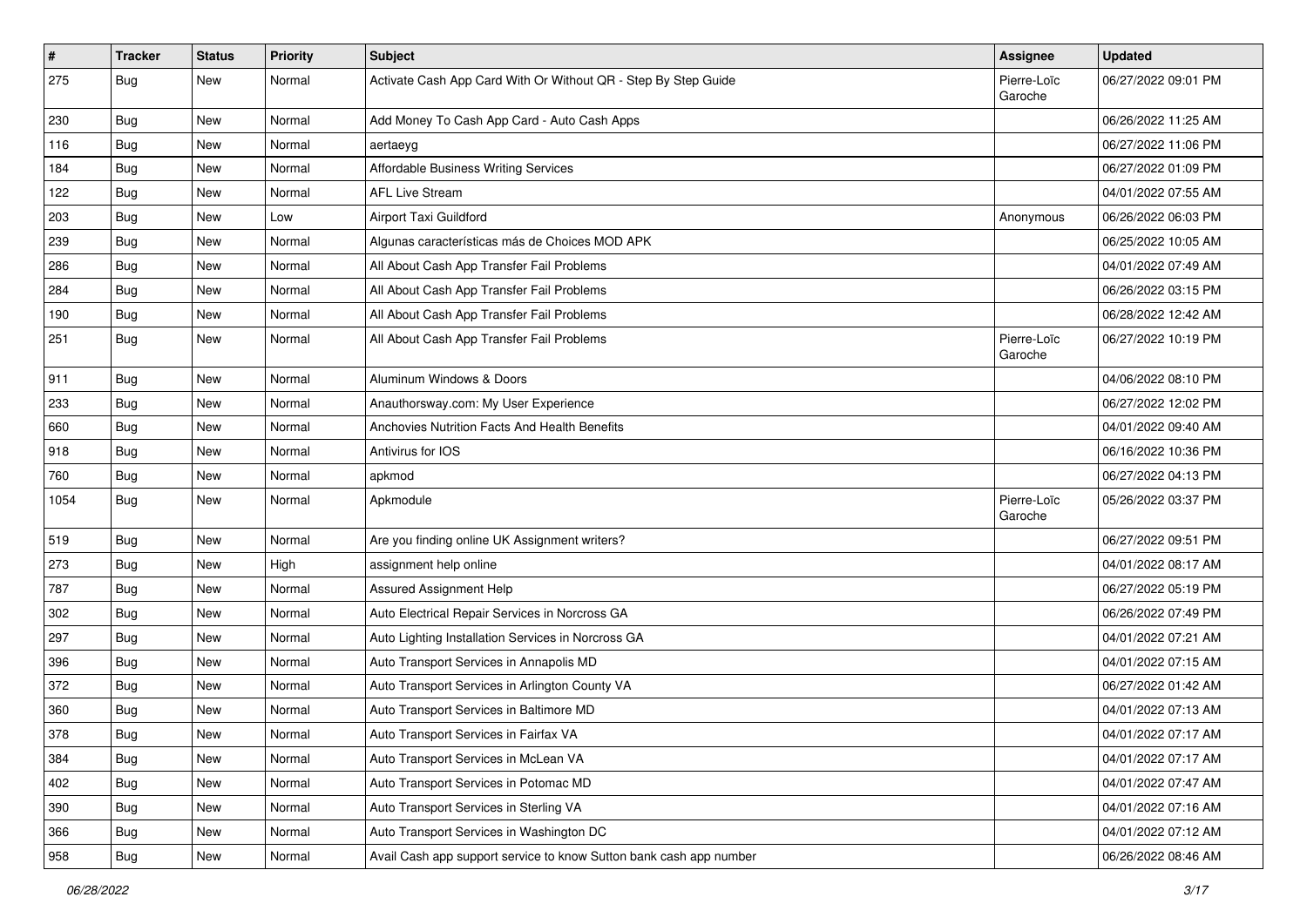| $\vert$ # | <b>Tracker</b> | <b>Status</b> | <b>Priority</b> | <b>Subject</b>                                                                   | <b>Assignee</b>        | <b>Updated</b>      |
|-----------|----------------|---------------|-----------------|----------------------------------------------------------------------------------|------------------------|---------------------|
| 702       | Bug            | New           | Normal          | Avail Chime Customer Service to know How To Get Chime Bank Statement             |                        | 06/27/2022 04:59 AM |
| 731       | Bug            | <b>New</b>    | Normal          | Avail Of Cash App Customer Service If Unable To Down Cash App Mobile App?        |                        | 06/25/2022 08:36 PM |
| 936       | Bug            | <b>New</b>    | Normal          | Avantages de l'extension AliTools pour faire du shopping sur Aliexpress          | Pierre-Loïc<br>Garoche | 04/12/2022 11:35 AM |
| 954       | <b>Bug</b>     | <b>New</b>    | Normal          | AZ Screen Recorder Mod                                                           |                        | 06/25/2022 11:24 PM |
| 191       | Bug            | New           | Normal          | <b>B2B Branding</b>                                                              |                        | 06/13/2022 12:50 AM |
| 989       | Bug            | New           | Normal          | Barewoods Wax Cigar                                                              |                        | 06/26/2022 09:19 AM |
| 146       | Bug            | <b>New</b>    | Normal          | bayabais                                                                         |                        | 06/27/2022 12:39 PM |
| 247       | <b>Bug</b>     | New           | Normal          | best 4 Channel Amp                                                               |                        | 06/26/2022 02:47 PM |
| 786       | Bug            | <b>New</b>    | Normal          | Best Assignment Help in Australia & UK                                           |                        | 06/21/2022 09:28 PM |
| 602       | Bug            | <b>New</b>    | Normal          | Best Essay Writing Service UK                                                    | Pierre-Loïc<br>Garoche | 06/27/2022 05:53 PM |
| 601       | Bug            | <b>New</b>    | Normal          | Best Essay Writing Service UK                                                    | Pierre-Loïc<br>Garoche | 06/27/2022 09:13 PM |
| 257       | Bug            | <b>New</b>    | Normal          | Best latte machines                                                              |                        | 06/26/2022 11:07 AM |
| 586       | Bug            | <b>New</b>    | Normal          | Best Modifications For Your Mobile Phone                                         |                        | 06/27/2022 07:15 PM |
| 780       | Bug            | New           | Normal          | <b>Best Whatsapp Modified APKs</b>                                               | Pierre-Loïc<br>Garoche | 06/27/2022 05:38 AM |
| 741       | Bug            | <b>New</b>    | Normal          | <b>Blockchain Technology Solutions</b>                                           |                        | 06/26/2022 02:19 AM |
| 202       | Bug            | <b>New</b>    | Normal          | blonde wig                                                                       |                        | 06/27/2022 06:27 PM |
| 143       | Bug            | <b>New</b>    | Normal          | Bob lace front wigs                                                              |                        | 06/27/2022 11:42 PM |
| 179       | Bug            | New           | Normal          | body wave                                                                        |                        | 04/01/2022 08:41 AM |
| 299       | <b>Bug</b>     | New           | Normal          | Brake Caliper Painting Services in Norcross GA                                   |                        | 04/01/2022 07:20 AM |
| 831       | Bug            | <b>New</b>    | Normal          | Build and shoot                                                                  |                        | 05/29/2022 04:47 PM |
| 1052      | <b>Bug</b>     | New           | Normal          | Build Now GG is a new battle royale game.                                        |                        | 05/26/2022 04:24 AM |
| 835       | Bug            | New           | Normal          | Build your strong army with Taming io                                            |                        | 04/01/2022 08:59 AM |
| 621       | Bug            | New           | Normal          | Buy All Modafinil & Armodafinil Tablets @Buy Modafinil US                        |                        | 06/27/2022 07:52 PM |
| 616       | <b>Bug</b>     | New           | Normal          | Buy Anavar Tablets   Anavar For Sale in USA, UK & Australia                      |                        | 06/27/2022 02:02 AM |
| 613       | Bug            | <b>New</b>    | Normal          | Buy Aspadol 100mg Tab Online in US, UK, AU   Erospharmacy                        |                        | 06/27/2022 02:16 PM |
| 494       | <b>Bug</b>     | New           | Normal          | <b>Buy Discussion Post</b>                                                       |                        | 06/27/2022 11:08 PM |
| 635       | Bug            | New           | Normal          | Buy Steroids Online with OurMedicnes.com   Best Quality Steroids                 |                        | 06/26/2022 12:01 AM |
| 924       | Bug            | New           | Normal          | buy tec 9                                                                        |                        | 04/11/2022 02:54 PM |
| 634       | Bug            | New           | Normal          | Buy Vidalista Tablets (Tadalafil) at [\$25 OFF + Free Shipping] Vidalistatablets |                        | 06/27/2022 07:24 PM |
| 617       | Bug            | New           | Normal          | Buy Vidalista Tablets (Tadalafil) at [\$25 OFF + Free Shipping] Vidalistatablets |                        | 06/26/2022 10:11 AM |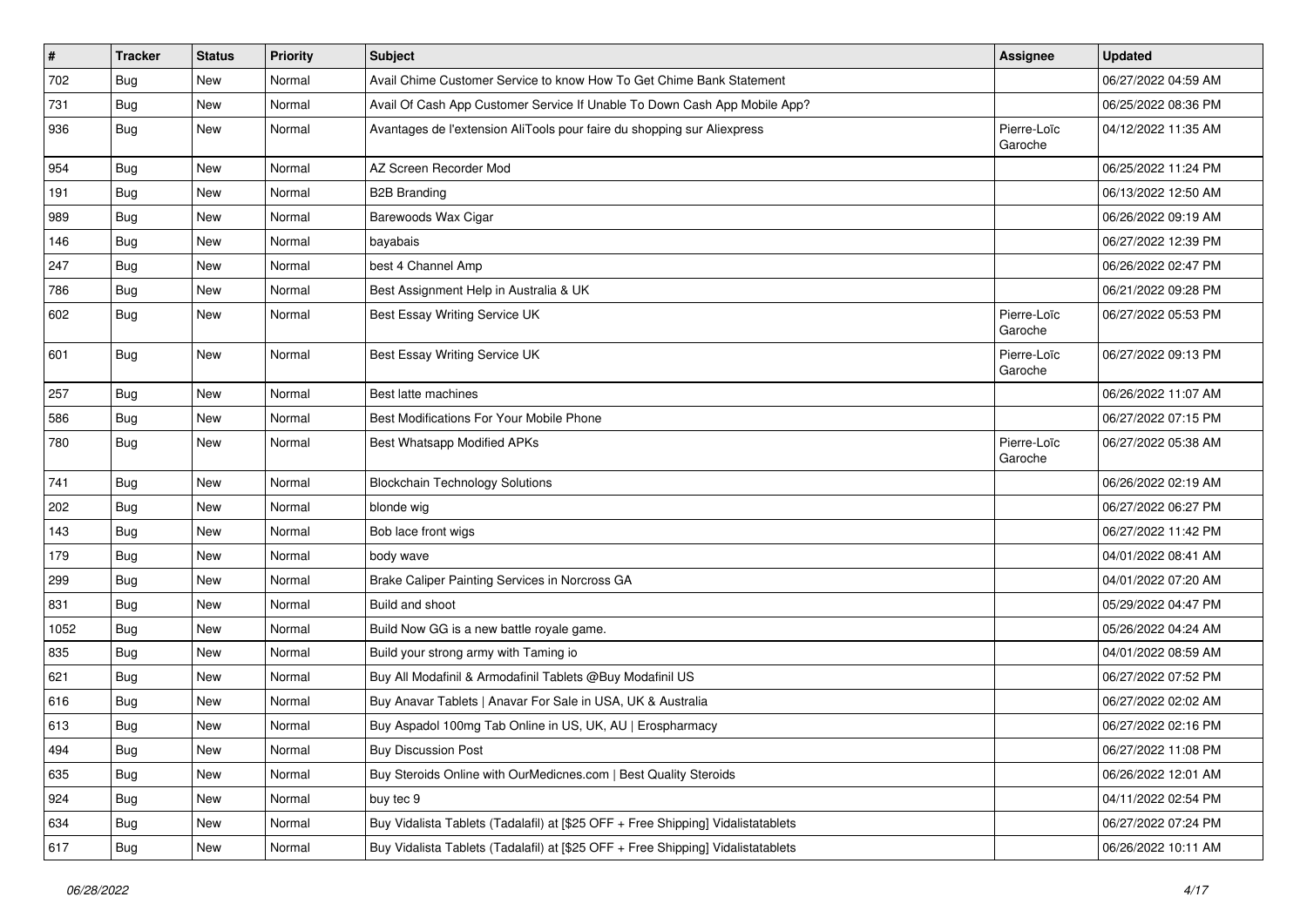| $\vert$ # | <b>Tracker</b> | <b>Status</b> | <b>Priority</b> | <b>Subject</b>                                                        | <b>Assignee</b>        | <b>Updated</b>      |
|-----------|----------------|---------------|-----------------|-----------------------------------------------------------------------|------------------------|---------------------|
| 259       | <b>Bug</b>     | New           | Normal          | call center services                                                  |                        | 06/26/2022 01:30 AM |
| 690       | Bug            | <b>New</b>    | Normal          | campervan hire                                                        |                        | 06/26/2022 06:47 PM |
| 1044      | Bug            | New           | Normal          | Can I Disapprove If Random Person Sent Me Money On Cash App?          |                        | 05/26/2022 03:51 PM |
| 964       | <b>Bug</b>     | New           | Normal          | Can I Fix Cash App Transfer Failed Issues By Adding Sufficient Funds? |                        | 06/26/2022 07:21 AM |
| 865       | Bug            | <b>New</b>    | Normal          | Canon IJ Printer Utility                                              |                        | 05/18/2022 07:24 PM |
| 951       | Bug            | New           | Normal          | Canon.com/ijsetup                                                     |                        | 06/27/2022 07:56 PM |
| 155       | Bug            | New           | Normal          | Cant access my cash app account                                       | Pierre-Loïc<br>Garoche | 06/27/2022 09:11 PM |
| 298       | Bug            | <b>New</b>    | Normal          | Car Stereo Installation Services in Norcross GA                       |                        | 04/01/2022 07:20 AM |
| 354       | Bug            | <b>New</b>    | Normal          | Car Upholstery Cleaning Services in Chesapeake VA                     |                        | 04/01/2022 07:14 AM |
| 338       | Bug            | New           | Normal          | Car Upholstery Cleaning Services in Norfolk VA                        |                        | 04/01/2022 07:23 AM |
| 323       | <b>Bug</b>     | New           | Normal          | Car Upholstery Cleaning Services in Virginia Beach VA                 |                        | 04/01/2022 07:26 AM |
| 303       | Bug            | <b>New</b>    | Normal          | Car Wrapping Services in Norcross GA                                  |                        | 04/01/2022 07:22 AM |
| 408       | <b>Bug</b>     | New           | Normal          | Carpet Cleaning Boston MA                                             |                        | 04/01/2022 07:47 AM |
| 424       | Bug            | New           | Normal          | Carpet Cleaning Brookline MA                                          |                        | 04/01/2022 07:45 AM |
| 457       | <b>Bug</b>     | New           | Normal          | Carpet Cleaning Medford MA                                            |                        | 06/27/2022 05:21 PM |
| 433       | <b>Bug</b>     | <b>New</b>    | Normal          | Carpet Cleaning Newton MA                                             |                        | 04/01/2022 07:50 AM |
| 449       | Bug            | <b>New</b>    | Normal          | <b>Carpet Cleaning Quincy MA</b>                                      |                        | 04/01/2022 07:48 AM |
| 340       | Bug            | New           | Normal          | Carpet Cleaning Services in Chesapeake VA                             |                        | 04/01/2022 07:23 AM |
| 325       | Bug            | <b>New</b>    | Normal          | Carpet Cleaning Services in Norfolk VA                                |                        | 04/01/2022 07:26 AM |
| 307       | Bug            | <b>New</b>    | Normal          | Carpet Cleaning Services in Virginia Beach VA                         |                        | 04/01/2022 07:19 AM |
| 416       | Bug            | <b>New</b>    | Normal          | Carpet Cleaning Somerville MA                                         |                        | 04/01/2022 07:46 AM |
| 441       | Bug            | <b>New</b>    | Normal          | Carpet Cleaning Watertown MA                                          |                        | 06/02/2022 06:00 PM |
| 465       | Bug            | New           | Normal          | Carpet Cleaning Westchester MA                                        |                        | 06/27/2022 12:50 PM |
| 341       | <b>Bug</b>     | New           | Normal          | Carpet Repairing Services in Chesapeake VA                            |                        | 04/01/2022 07:23 AM |
| 326       | Bug            | <b>New</b>    | Normal          | Carpet Repairing Services in Norfolk VA                               |                        | 04/01/2022 07:26 AM |
| 308       | <b>Bug</b>     | New           | Normal          | Carpet Repairing Services in Virginia Beach VA                        |                        | 04/01/2022 07:19 AM |
| 775       | Bug            | New           | Normal          | cash app                                                              |                        | 02/14/2022 08:20 AM |
| 227       | Bug            | New           | Normal          | Cash App Help & Solutions - Here You Will Get Better Assistance       |                        | 06/25/2022 11:21 PM |
| 895       | Bug            | New           | Normal          | Cash App Scams                                                        |                        | 06/18/2022 02:36 PM |
| 582       | <b>Bug</b>     | New           | Normal          | Cash App Won't Let Me Send Money If There Is A Low Balance Available  | Pierre-Loïc<br>Garoche | 06/26/2022 02:39 PM |
| 1057      | Bug            | New           | Normal          | <b>CCPlay Education Edition APK</b>                                   |                        | 06/07/2022 04:07 AM |
| 838       | <b>Bug</b>     | New           | Normal          | Celebrity Hunter Mod apk - Como instalá-lo                            |                        | 04/01/2022 08:58 AM |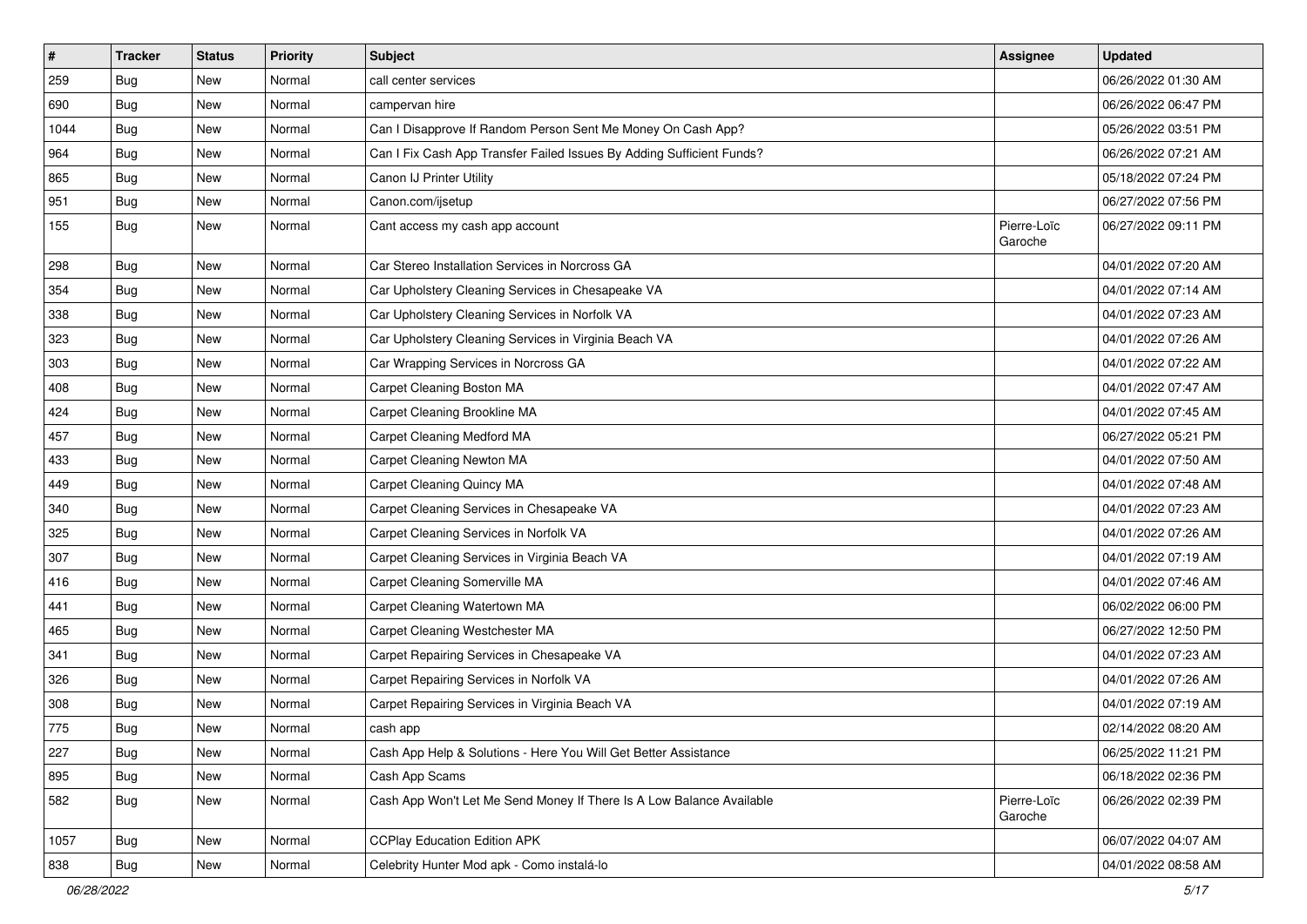| $\vert$ # | <b>Tracker</b> | <b>Status</b> | <b>Priority</b> | <b>Subject</b>                                                 | <b>Assignee</b>        | <b>Updated</b>      |
|-----------|----------------|---------------|-----------------|----------------------------------------------------------------|------------------------|---------------------|
| 507       | <b>Bug</b>     | New           | Normal          | central.bitdefender.com                                        |                        | 06/27/2022 09:13 PM |
| 1102      | Bug            | <b>New</b>    | Normal          | Charlottesville Travel Guide?                                  |                        | 06/26/2022 07:44 AM |
| 531       | Bug            | New           | Normal          | Cheap Assignment Writing Service UK                            | Anonymous              | 06/27/2022 07:38 PM |
| 530       | <b>Bug</b>     | New           | Normal          | Cheap Assignment Writing Service UK                            | Anonymous              | 06/27/2022 10:46 AM |
| 206       | Bug            | <b>New</b>    | Low             | <b>Cheap Electric Bikes</b>                                    |                        | 06/26/2022 07:00 PM |
| 487       | Bug            | New           | Normal          | Cheap Fake Dunks                                               |                        | 06/28/2022 12:36 AM |
| 867       | Bug            | New           | Low             | cheap Yeezys                                                   | Pierre-Loïc<br>Garoche | 04/01/2022 09:12 AM |
| 632       | Bug            | <b>New</b>    | Normal          | CheapestMedsShop   100% Safe Medicines Online in UK & AUS.     |                        | 06/27/2022 02:04 AM |
| 622       | Bug            | <b>New</b>    | Normal          | CheapestMedsShop   100% Safe Medicines Online in UK & AUS.     |                        | 06/26/2022 05:27 PM |
| 615       | Bug            | New           | Normal          | CheapestMedsShop   100% Safe Medicines Online in USA UK & AUS. |                        | 06/27/2022 02:19 PM |
| 769       | <b>Bug</b>     | New           | Normal          | check my cash app                                              |                        | 06/26/2022 08:33 PM |
| 1002      | Bug            | <b>New</b>    | Normal          | <b>Chemistry Assignment Help</b>                               |                        | 06/04/2022 09:58 AM |
| 650       | Bug            | New           | Normal          | <b>Cherries Health Benefits</b>                                |                        | 06/26/2022 12:57 AM |
| 832       | Bug            | <b>New</b>    | Normal          | Choque Royale Mod Apk                                          |                        | 04/01/2022 08:59 AM |
| 553       | Bug            | New           | Normal          | Cinema HD APK - Free Movie Enjoyment App on Android            |                        | 06/26/2022 01:39 PM |
| 1071      | Bug            | <b>New</b>    | Normal          | Cinema HD Review - Cinemahdv2.net                              |                        | 06/21/2022 06:54 PM |
| 201       | Bug            | <b>New</b>    | Normal          | closure wig                                                    |                        | 06/26/2022 07:50 PM |
| 293       | Bug            | New           | Immediate       | <b>CMT Direct Wix</b>                                          | Anonymous              | 04/01/2022 07:21 AM |
| 657       | Bug            | <b>New</b>    | Normal          | Coconut Nutrition Facts And Health Benefits                    |                        | 06/27/2022 08:56 AM |
| 1083      | Bug            | <b>New</b>    | Normal          | coin base review                                               |                        | 06/11/2022 09:13 AM |
| 189       | Bug            | <b>New</b>    | Normal          | <b>College Biology Writing Services</b>                        |                        | 06/26/2022 12:50 PM |
| 827       | Bug            | <b>New</b>    | Normal          | Come To Know The Required Steps To Unlock Cash App Account     |                        | 04/01/2022 08:59 AM |
| 782       | Bug            | New           | Normal          | Comment faire une sonnerie téléphonique                        |                        | 06/27/2022 11:56 PM |
| 413       | <b>Bug</b>     | New           | Normal          | Commercial Floor Cleaning Boston MA                            |                        | 04/01/2022 07:45 AM |
| 430       | Bug            | <b>New</b>    | Normal          | Commercial Floor Cleaning Brookline MA                         |                        | 04/01/2022 07:50 AM |
| 462       | <b>Bug</b>     | New           | Normal          | Commercial Floor Cleaning Medford MA                           |                        | 04/01/2022 07:32 AM |
| 438       | Bug            | New           | Normal          | Commercial Floor Cleaning Newton MA                            |                        | 04/01/2022 07:50 AM |
| 454       | <b>Bug</b>     | New           | Normal          | Commercial Floor Cleaning Quincy MA                            |                        | 06/02/2022 05:59 PM |
| 421       | <b>Bug</b>     | New           | Normal          | Commercial Floor Cleaning Somerville MA                        |                        | 04/01/2022 07:46 AM |
| 446       | <b>Bug</b>     | New           | Normal          | Commercial Floor Cleaning Watertown MA                         |                        | 04/01/2022 07:49 AM |
| 470       | <b>Bug</b>     | New           | Normal          | Commercial Floor Cleaning Westchester MA                       |                        | 06/27/2022 11:31 PM |
| 614       | <b>Bug</b>     | New           | Normal          | Como baixar o MOD APK no celular                               |                        | 06/27/2022 09:26 AM |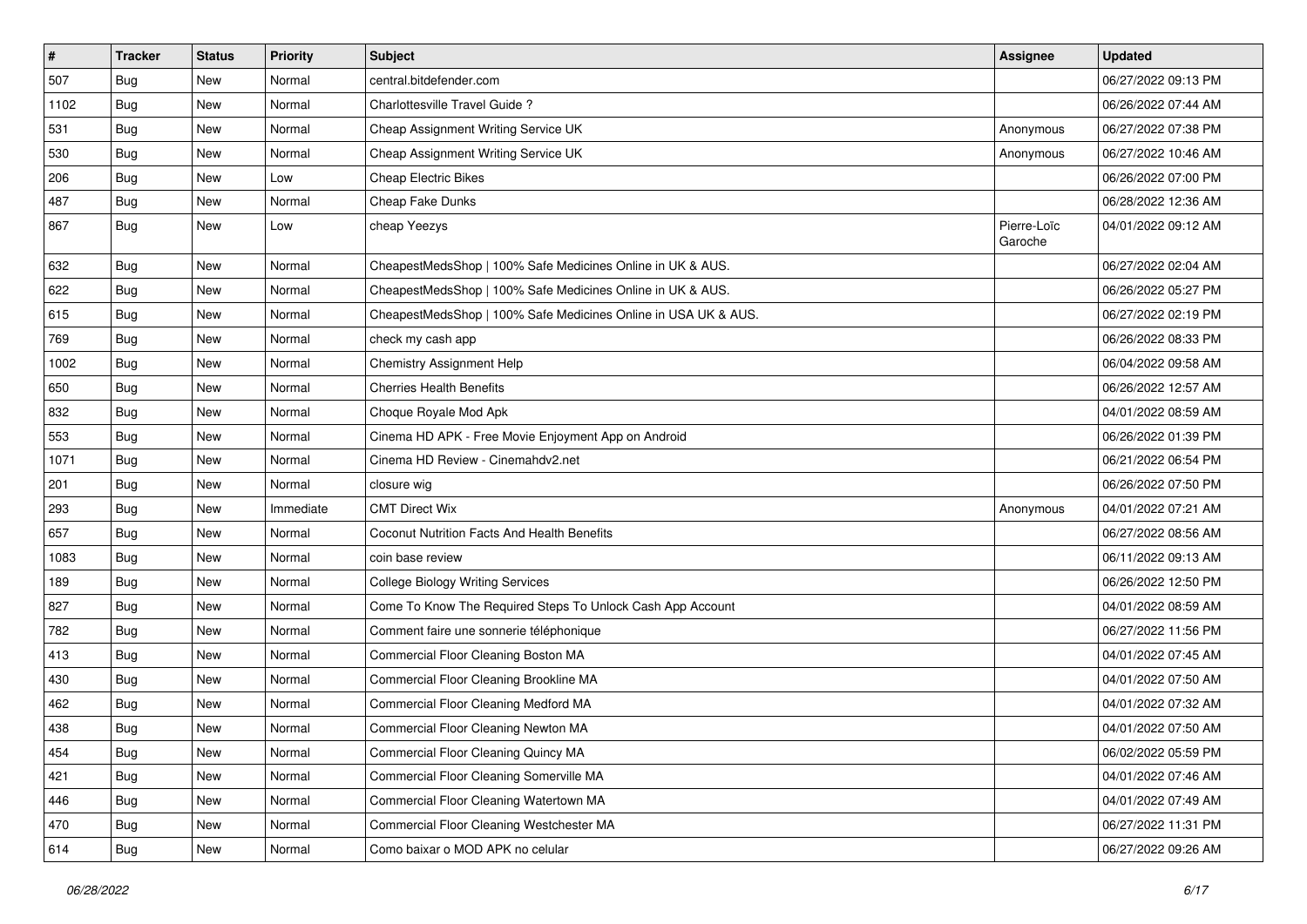| $\vert$ # | <b>Tracker</b> | <b>Status</b> | Priority  | <b>Subject</b>                                                               | <b>Assignee</b>        | <b>Updated</b>      |
|-----------|----------------|---------------|-----------|------------------------------------------------------------------------------|------------------------|---------------------|
| 874       | <b>Bug</b>     | <b>New</b>    | Normal    | Cómo descargar Minecraft Apk                                                 |                        | 06/26/2022 08:01 AM |
| 700       | Bug            | New           | Normal    | Cómo descargar Poppy Playtime                                                |                        | 04/01/2022 09:30 AM |
| 754       | Bug            | <b>New</b>    | Normal    | Cómo descargar tonos gratis de teléfono celular                              |                        | 06/26/2022 01:56 PM |
| 721       | <b>Bug</b>     | New           | Normal    | Cómo instalar un Mod Apk                                                     |                        | 06/24/2022 09:39 PM |
| 1086      | Bug            | <b>New</b>    | Immediate | Composite Engineer                                                           | Pierre-Loïc<br>Garoche | 06/10/2022 09:26 AM |
| 132       | Bug            | <b>New</b>    | Normal    | concrete-everything                                                          |                        | 06/28/2022 12:47 AM |
| 74        | Bug            | New           | Normal    | const is not supported inside contract                                       | Pierre-Loïc<br>Garoche | 06/27/2022 03:35 AM |
| 1124      | Bug            | New           | Normal    | Cookie clicker unblocked                                                     |                        | 06/24/2022 05:14 AM |
| 1122      | <b>Bug</b>     | New           | Normal    | Count the number of words on the Microsoft Word application in the phone     |                        | 06/23/2022 04:19 AM |
| 1041      | Bug            | New           | Normal    | Count words in Word on the computer                                          |                        | 05/27/2022 02:16 PM |
| 133       | Bug            | <b>New</b>    | Normal    | craftlabs                                                                    |                        | 06/27/2022 07:32 PM |
| 750       | <b>Bug</b>     | New           | Normal    | Create a Report Template                                                     |                        | 06/26/2022 04:27 PM |
| 1073      | Bug            | <b>New</b>    | Normal    | <b>Cricut Design Space</b>                                                   |                        | 06/07/2022 09:34 PM |
| 1067      | Bug            | New           | Normal    | Cricut.com/setup                                                             |                        | 05/31/2022 12:19 PM |
| 1062      | Bug            | <b>New</b>    | Normal    | Cricut.com/setup                                                             |                        | 05/28/2022 12:26 PM |
| 1061      | <b>Bug</b>     | New           | Normal    | Cricut.com/setup                                                             |                        | 05/28/2022 12:24 PM |
| 1058      | Bug            | New           | Normal    | Cricut.com/setup                                                             |                        | 05/28/2022 08:28 AM |
| 1045      | Bug            | New           | Normal    | Cricut.com/setup                                                             |                        | 05/24/2022 10:45 AM |
| 1021      | Bug            | <b>New</b>    | Normal    | Cricut.com/setup                                                             |                        | 05/26/2022 12:21 AM |
| 1020      | <b>Bug</b>     | <b>New</b>    | Normal    | Cricut.com/setup                                                             |                        | 05/13/2022 11:14 AM |
| 1019      | Bug            | New           | Normal    | Cricut.com/setup                                                             |                        | 05/13/2022 11:13 AM |
| 1012      | <b>Bug</b>     | <b>New</b>    | Normal    | Cricut.com/setup                                                             |                        | 05/11/2022 11:30 AM |
| 1006      | Bug            | New           | Normal    | Cricut.com/setup                                                             |                        | 05/10/2022 01:22 PM |
| 996       | Bug            | New           | Normal    | Cricut.com/setup                                                             |                        | 06/27/2022 07:12 AM |
| 714       | Bug            | New           | Normal    | Cuevana 3 Premium - Enjoy Your Favorite Movies and TV Shows on Your Smart TV |                        | 06/27/2022 11:43 PM |
| 912       | Bug            | <b>New</b>    | Normal    | <b>Cuphead Mobile Game Review</b>                                            |                        | 06/09/2022 10:14 AM |
| 144       | Bug            | New           | Normal    | curly bob lace front wigs                                                    |                        | 06/26/2022 01:44 PM |
| 169       | <b>Bug</b>     | New           | Normal    | CV Maker - UAE CV Writing Agency                                             |                        | 06/27/2022 11:37 PM |
| 628       | Bug            | New           | Normal    | CV reviewing services!                                                       |                        | 06/28/2022 12:17 AM |
| 1128      | Bug            | New           | Normal    | cvjvfbdi                                                                     | Hamza<br>Bourbouh      | 06/27/2022 01:52 PM |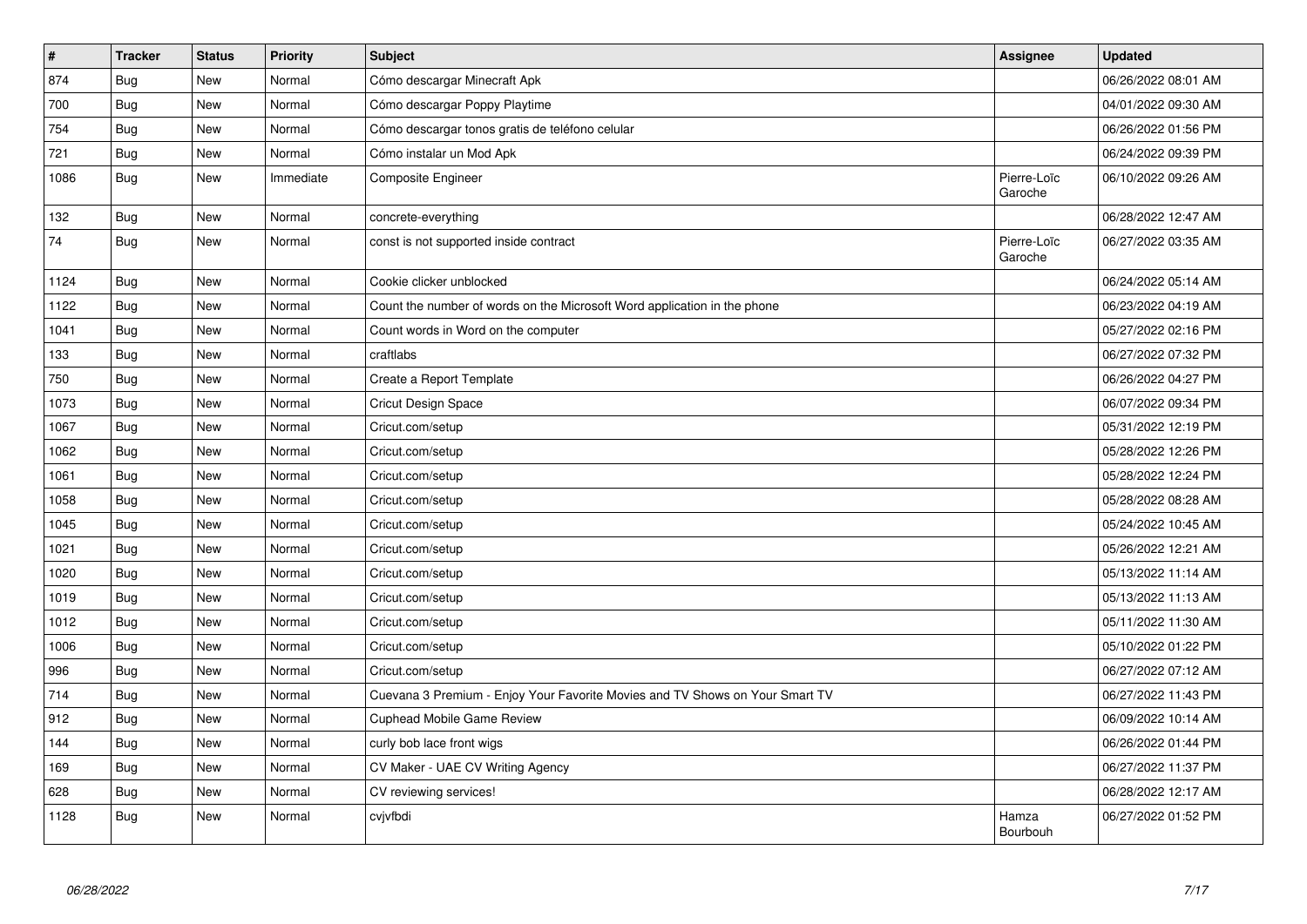| #    | Tracker    | <b>Status</b> | <b>Priority</b> | <b>Subject</b>                                                          | <b>Assignee</b>        | <b>Updated</b>      |
|------|------------|---------------|-----------------|-------------------------------------------------------------------------|------------------------|---------------------|
| 986  | <b>Bug</b> | New           | Normal          | dbhdsvbhdf                                                              | Christophe<br>Garion   | 06/27/2022 04:12 PM |
| 1076 | Bug        | New           | Normal          | DedicatedHosting4u                                                      |                        | 06/11/2022 09:15 AM |
| 592  | Bug        | New           | Normal          | Deezer Premium APK - Baixe músicas de qualquer lugar do mundo de graça  |                        | 06/27/2022 10:23 PM |
| 978  | Bug        | New           | Normal          | Delamore Lodge is a place to stay.                                      |                        | 06/27/2022 04:57 AM |
| 1051 | Bug        | New           | Normal          | Dental Supplies USA                                                     |                        | 06/11/2022 09:20 PM |
| 161  | Bug        | New           | Normal          | dfdrtyuio                                                               |                        | 06/27/2022 07:21 PM |
| 166  | Bug        | New           | Normal          | dfgbd                                                                   |                        | 04/01/2022 07:57 AM |
| 165  | <b>Bug</b> | New           | Normal          | dfgbd                                                                   |                        | 04/01/2022 07:57 AM |
| 164  | Bug        | <b>New</b>    | Normal          | dfgbd                                                                   |                        | 06/27/2022 10:23 AM |
| 128  | <b>Bug</b> | New           | Normal          | dfgbd                                                                   |                        | 06/26/2022 05:07 AM |
| 150  | Bug        | New           | Normal          | dfgh                                                                    |                        | 06/27/2022 05:59 PM |
| 158  | Bug        | New           | Normal          | dfghj zcvgh                                                             |                        | 06/27/2022 07:28 AM |
| 149  | <b>Bug</b> | New           | Normal          | dftgy                                                                   |                        | 06/27/2022 01:11 AM |
| 724  | Bug        | <b>New</b>    | Normal          | Dial Chime Customer support number for a quick response                 |                        | 06/27/2022 03:15 PM |
| 684  | Bug        | New           | Normal          | Difference between paper map and online map                             |                        | 06/27/2022 09:55 PM |
| 717  | Bug        | New           | Normal          | Disney Plus Apk - Watch Movies and TV Shows on Your Device              |                        | 06/27/2022 11:38 PM |
| 315  | Bug        | New           | Normal          | Dissertation help UK                                                    |                        | 06/27/2022 05:29 AM |
| 1074 | Bug        | New           | Normal          | Dissertation writing help at economical rates!                          | Christophe<br>Garion   | 06/06/2022 04:48 PM |
| 539  | Bug        | New           | Normal          | Do you want to know how to activate cash card through phone number?     |                        | 04/01/2022 09:25 AM |
| 516  | Bug        | New           | Normal          | Does Cash App Help To Get Cash App Refund Without Any Interruption?     |                        | 06/28/2022 12:20 AM |
| 833  | Bug        | <b>New</b>    | Normal          | Does Direct Deposit Hit Chime- seek Chime Customer Service              |                        | 04/01/2022 08:59 AM |
| 682  | <b>Bug</b> | New           | Normal          | Does Facebook customer service live chat allow to speak with someone?   |                        | 06/27/2022 05:19 PM |
| 676  | Bug        | New           | Normal          | Does Facebook customer service live chat allow to speak with someone?   |                        | 04/01/2022 09:39 AM |
| 822  | Bug        | New           | Normal          | Dowload Your Boyfriend Game                                             |                        | 06/27/2022 09:48 AM |
| 876  | <b>Bug</b> | New           | Normal          | Download Full-Size Profile Pictures of Your Favorite Users With InstaDP |                        | 04/01/2022 09:12 AM |
| 1034 | <b>Bug</b> | New           | Normal          | Download Teaching Feeling For Android                                   |                        | 05/20/2022 09:25 AM |
| 734  | <b>Bug</b> | New           | Normal          | DR. STRANGE: Multiverse of Scheduling Madness!                          |                        | 04/01/2022 09:33 AM |
| 795  | Bug        | New           | Normal          | Drift Boss - Exciting Race                                              |                        | 06/26/2022 06:32 PM |
| 1003 | Bug        | New           | Normal          | Drift F1 is a drifting car game inspired by F1's tracks.                | Pierre-Loïc<br>Garoche | 05/10/2022 10:52 AM |
| 727  | Bug        | New           | Normal          | Drive for speed simulator mod apk                                       | Pierre-Loïc<br>Garoche | 06/27/2022 06:33 AM |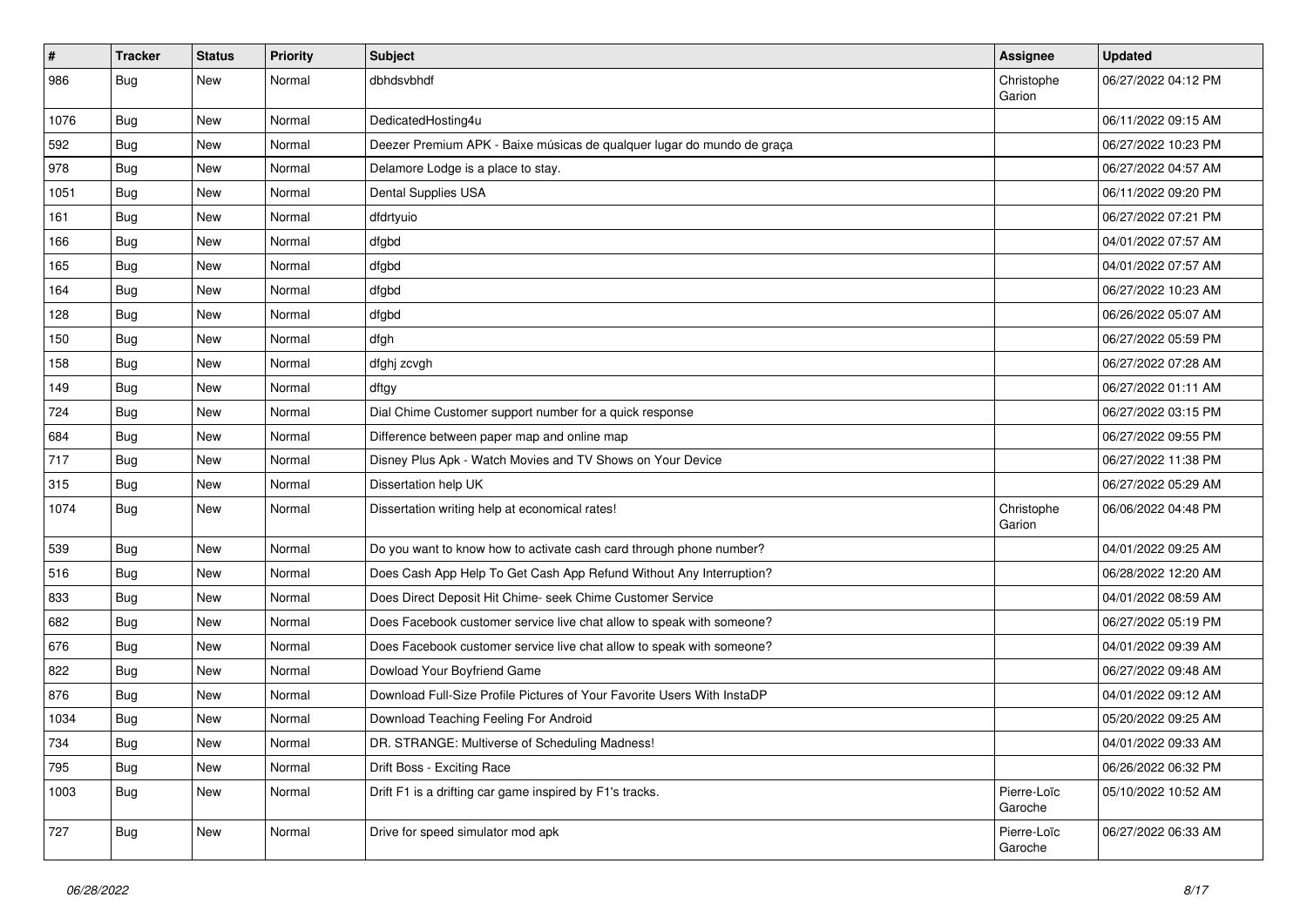| $\sharp$ | <b>Tracker</b> | <b>Status</b> | <b>Priority</b> | Subject                                                                                                                                                                                                                                                               | <b>Assignee</b>        | <b>Updated</b>      |
|----------|----------------|---------------|-----------------|-----------------------------------------------------------------------------------------------------------------------------------------------------------------------------------------------------------------------------------------------------------------------|------------------------|---------------------|
| 581      | Bug            | New           | Normal          | E-Learning Course Help                                                                                                                                                                                                                                                |                        | 06/27/2022 02:22 PM |
| 910      | Bug            | <b>New</b>    | Normal          | Each content looks unisize or not formated                                                                                                                                                                                                                            |                        | 04/06/2022 11:21 AM |
| 347      | <b>Bug</b>     | <b>New</b>    | Normal          | Eco/Green Cleaning Services in Chesapeake VA                                                                                                                                                                                                                          |                        | 06/27/2022 09:46 PM |
| 332      | <b>Bug</b>     | <b>New</b>    | Normal          | Eco/Green Cleaning Services in Norfolk VA                                                                                                                                                                                                                             |                        | 04/01/2022 07:25 AM |
| 317      | Bug            | <b>New</b>    | Normal          | Eco/Green Cleaning Services in Virginia Beach VA                                                                                                                                                                                                                      |                        | 06/27/2022 07:03 AM |
| 949      | <b>Bug</b>     | <b>New</b>    | Normal          | <b>Educational Games</b>                                                                                                                                                                                                                                              |                        | 06/15/2022 09:11 PM |
| 708      | Bug            | <b>New</b>    | Normal          | Efficient ways to proceed with the cash app dispute process?                                                                                                                                                                                                          |                        | 06/26/2022 12:08 AM |
| 655      | Bug            | <b>New</b>    | Normal          | <b>Eggplant Health Benefits</b>                                                                                                                                                                                                                                       |                        | 06/27/2022 03:40 PM |
| 593      | Bug            | <b>New</b>    | Normal          | Eiffel Spark Ultimate C2 SN series is a fully synthetic range of advanced performance engine oils blended in high<br>performance fully synthetic (PAO – polyalphaolefin) basestocks fortified with advanced technology additive<br>system, specifically formulated to |                        | 06/27/2022 03:28 AM |
| 1092     | Bug            | <b>New</b>    | Normal          | Ellison Estate Vineyard                                                                                                                                                                                                                                               |                        | 06/20/2022 12:03 PM |
| 351      | Bug            | <b>New</b>    | Normal          | Emergency Cleaning Services in Chesapeake VA                                                                                                                                                                                                                          |                        | 04/01/2022 07:14 AM |
| 350      | <b>Bug</b>     | <b>New</b>    | Normal          | Emergency Cleaning Services in Chesapeake VA                                                                                                                                                                                                                          |                        | 04/01/2022 07:14 AM |
| 335      | Bug            | <b>New</b>    | Normal          | Emergency Cleaning Services in Norfolk VA                                                                                                                                                                                                                             |                        | 04/01/2022 07:24 AM |
| 320      | <b>Bug</b>     | <b>New</b>    | Normal          | Emergency Cleaning Services in Virginia Beach VA                                                                                                                                                                                                                      |                        | 04/01/2022 07:27 AM |
| 561      | Bug            | <b>New</b>    | Normal          | Enjoy the Full YouTube Premium Experience With YouTube Premium Membership                                                                                                                                                                                             |                        | 06/27/2022 09:33 PM |
| 1117     | Bug            | <b>New</b>    | Normal          | Equal Words - Word search game for PC and Windows Phone                                                                                                                                                                                                               |                        | 06/27/2022 02:12 AM |
| 692      | Bug            | <b>New</b>    | Normal          | Esports 888b                                                                                                                                                                                                                                                          |                        | 06/12/2022 10:04 AM |
| 75       | Bug            | <b>New</b>    | Normal          | exception File "checks/algebraicLoop.ml", line 368, characters 16-22: Assertion failed                                                                                                                                                                                |                        | 06/27/2022 08:11 PM |
| 573      | Bug            | <b>New</b>    | Normal          | Experimente lo mejor en la aplicación Apk de juegos gratis                                                                                                                                                                                                            |                        | 06/28/2022 12:55 AM |
| 92       | Bug            | <b>New</b>    | High            | expression should have been normalized in EMF backend                                                                                                                                                                                                                 | Pierre-Loïc<br>Garoche | 06/27/2022 11:11 PM |
| 135      | Bug            | New           | Normal          | factspress                                                                                                                                                                                                                                                            |                        | 04/01/2022 07:52 AM |
| 258      | Bug            | <b>New</b>    | Normal          | Fake Nike Dunk High AMBUSH Deep Royal                                                                                                                                                                                                                                 |                        | 06/27/2022 08:50 PM |
| 497      | Bug            | <b>New</b>    | Normal          | Fake Nike Dunk Low Off-White Lot 50                                                                                                                                                                                                                                   |                        | 06/27/2022 06:48 PM |
| 256      | <b>Bug</b>     | <b>New</b>    | Normal          | <b>Fake Travis Scott Shoes</b>                                                                                                                                                                                                                                        |                        | 04/01/2022 08:12 AM |
| 977      | Bug            | <b>New</b>    | Normal          | Fans of the Old Country will like this book.                                                                                                                                                                                                                          |                        | 06/26/2022 05:54 AM |
| 268      | Bug            | New           | Normal          | Fashionj                                                                                                                                                                                                                                                              |                        | 04/01/2022 08:20 AM |
| 154      | Bug            | New           | Normal          | fdgyyrut gyrtrw                                                                                                                                                                                                                                                       |                        | 06/27/2022 01:21 AM |
| 915      | Bug            | New           | Normal          | Finance dissertation writing                                                                                                                                                                                                                                          |                        | 04/07/2022 09:22 AM |
| 1091     | Bug            | New           | Normal          | Find family fun indoors and outdoors in the Jungfrau Region                                                                                                                                                                                                           |                        | 06/14/2022 09:33 AM |
| 985      | Bug            | New           | Normal          | Find out the vitality of Facebook Phone Number:                                                                                                                                                                                                                       |                        | 06/27/2022 05:39 AM |
| 316      | <b>Bug</b>     | New           | Normal          | Finden Sie den besten Klingelton für Ihr Telefon                                                                                                                                                                                                                      |                        | 06/24/2022 10:28 PM |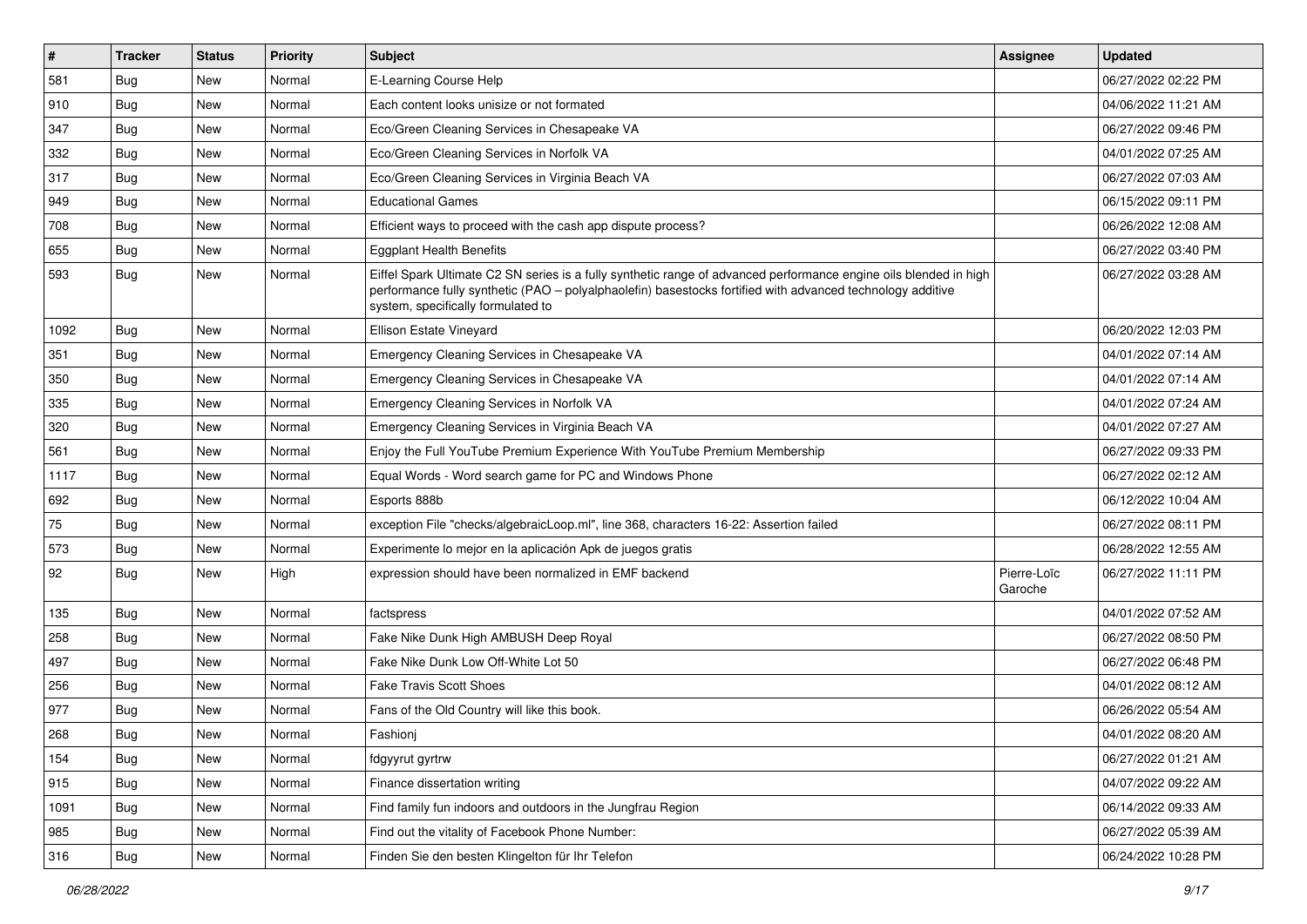| $\sharp$ | <b>Tracker</b> | <b>Status</b> | <b>Priority</b> | <b>Subject</b>                                                  | <b>Assignee</b> | <b>Updated</b>      |
|----------|----------------|---------------|-----------------|-----------------------------------------------------------------|-----------------|---------------------|
| 983      | Bug            | New           | Normal          | Finding issue in tekken 3 game?                                 |                 | 05/28/2022 02:34 PM |
| 982      | Bug            | New           | Normal          | Five sites that let you download free scenarios for your iPhone |                 | 05/07/2022 09:34 PM |
| 213      | <b>Bug</b>     | New           | Normal          | fix HP Notebook Missing Operating System Error Message          |                 | 04/01/2022 08:53 AM |
| 475      | Bug            | <b>New</b>    | Normal          | Floor Cleaning Arlington MA                                     |                 | 06/28/2022 01:00 AM |
| 411      | Bug            | <b>New</b>    | Normal          | Floor Cleaning Boston MA                                        |                 | 04/01/2022 07:47 AM |
| 427      | <b>Bug</b>     | New           | Normal          | Floor Cleaning Brookline MA                                     |                 | 04/01/2022 07:46 AM |
| 460      | Bug            | New           | Normal          | Floor Cleaning Medford MA                                       |                 | 06/26/2022 08:00 PM |
| 436      | Bug            | New           | Normal          | Floor Cleaning Newton MA                                        |                 | 04/01/2022 07:50 AM |
| 452      | <b>Bug</b>     | New           | Normal          | Floor Cleaning Quincy MA                                        |                 | 04/01/2022 07:48 AM |
| 419      | Bug            | <b>New</b>    | Normal          | Floor Cleaning Somerville MA                                    |                 | 04/01/2022 07:46 AM |
| 444      | Bug            | New           | Normal          | Floor Cleaning Watertown MA                                     |                 | 04/01/2022 07:49 AM |
| 468      | Bug            | New           | Normal          | Floor Cleaning Westchester MA                                   |                 | 06/27/2022 02:41 AM |
| 473      | Bug            | <b>New</b>    | Normal          | Floor Stripping Arlington MA                                    |                 | 06/26/2022 11:10 AM |
| 409      | Bug            | New           | Normal          | Floor Stripping Boston MA                                       |                 | 04/01/2022 07:47 AM |
| 425      | Bug            | New           | Normal          | Floor Stripping Brookline MA                                    |                 | 04/01/2022 07:45 AM |
| 458      | Bug            | New           | Normal          | Floor Stripping Medford MA                                      |                 | 04/01/2022 07:32 AM |
| 434      | Bug            | New           | Normal          | Floor Stripping Newton MA                                       |                 | 04/01/2022 07:50 AM |
| 450      | Bug            | <b>New</b>    | Normal          | Floor Stripping Quincy MA                                       |                 | 06/27/2022 01:48 PM |
| 417      | Bug            | New           | Normal          | Floor Stripping Somerville MA                                   |                 | 04/01/2022 07:46 AM |
| 442      | Bug            | New           | Normal          | Floor Stripping Watertown MA                                    |                 | 04/01/2022 07:49 AM |
| 466      | Bug            | New           | Normal          | Floor Stripping Westchester MA                                  |                 | 06/26/2022 11:57 AM |
| 474      | <b>Bug</b>     | New           | Normal          | Floor Waxing Arlington MA                                       |                 | 06/27/2022 03:03 AM |
| 410      | Bug            | <b>New</b>    | Normal          | Floor Waxing Boston MA                                          |                 | 04/01/2022 07:47 AM |
| 426      | <b>Bug</b>     | New           | Normal          | Floor Waxing Brookline MA                                       |                 | 04/01/2022 07:49 AM |
| 459      | <b>Bug</b>     | New           | Normal          | Floor Waxing Medford MA                                         |                 | 04/01/2022 07:32 AM |
| 435      | <b>Bug</b>     | New           | Normal          | Floor Waxing Newton MA                                          |                 | 04/01/2022 07:50 AM |
| 451      | Bug            | New           | Normal          | Floor Waxing Quincy MA                                          |                 | 04/01/2022 07:48 AM |
| 418      | <b>Bug</b>     | New           | Normal          | Floor Waxing Somerville MA                                      |                 | 04/01/2022 07:46 AM |
| 443      | Bug            | New           | Normal          | Floor Waxing Watertown MA                                       |                 | 04/01/2022 07:51 AM |
| 467      | Bug            | New           | Normal          | Floor Waxing Westchester MA                                     |                 | 04/01/2022 07:31 AM |
| 253      | Bug            | New           | Normal          | Florence Lawrence                                               |                 | 06/27/2022 12:18 PM |
| 232      | Bug            | New           | Normal          | FM whatsapp messaging app.                                      |                 | 06/27/2022 10:04 AM |
| 956      | <b>Bug</b>     | New           | Normal          | FNF Free Mods Online                                            |                 | 06/25/2022 09:59 PM |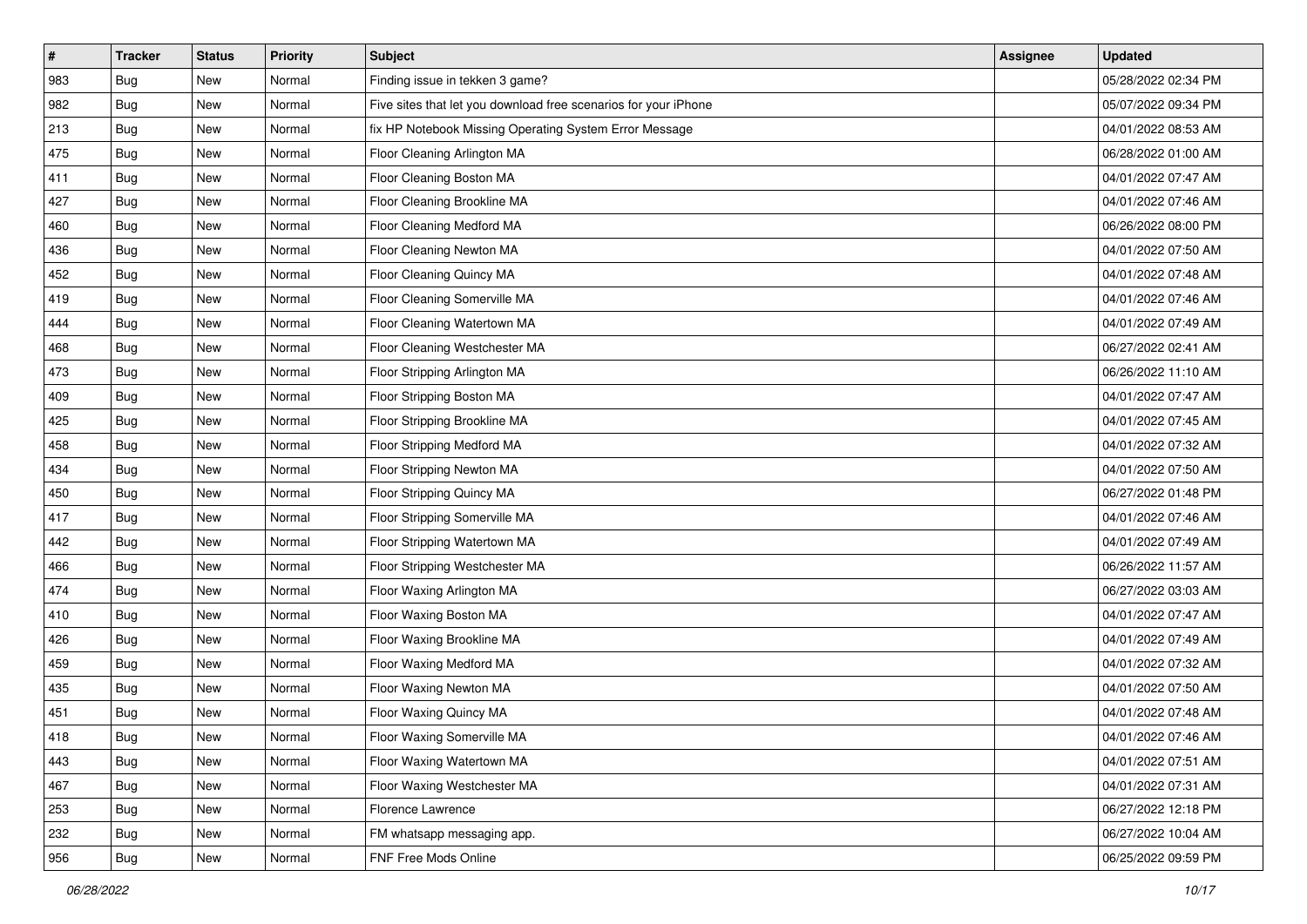| $\sharp$ | <b>Tracker</b> | <b>Status</b> | <b>Priority</b> | Subject                                                                          | <b>Assignee</b> | <b>Updated</b>      |
|----------|----------------|---------------|-----------------|----------------------------------------------------------------------------------|-----------------|---------------------|
| 774      | <b>Bug</b>     | New           | Normal          | Follow proper initiatives                                                        |                 | 06/27/2022 07:54 PM |
| 765      | Bug            | New           | Normal          | Follow proper initiatives to check my cash app                                   |                 | 06/25/2022 10:08 AM |
| 590      | <b>Bug</b>     | New           | Normal          | Follow proper initiatives to check my cash app card balance:                     |                 | 06/27/2022 09:57 AM |
| 577      | Bug            | <b>New</b>    | Normal          | Follow these easy steps to make Admiral Casino Login                             |                 | 06/27/2022 06:34 AM |
| 703      | Bug            | <b>New</b>    | Normal          | For real-time help, dial Facebook customer service number                        |                 | 06/27/2022 12:08 PM |
| 157      | <b>Bug</b>     | New           | Normal          | Forget cash app pin                                                              |                 | 06/27/2022 11:41 PM |
| 515      | Bug            | New           | Normal          | Fragment Nike Dunk High Tokyo Fake                                               |                 | 06/27/2022 06:40 PM |
| 979      | Bug            | New           | Normal          | Free Gas Cards for the Unemployed                                                |                 | 06/25/2022 09:02 PM |
| 980      | <b>Bug</b>     | New           | Normal          | Free Gas Cards for the Unemployed                                                |                 | 04/28/2022 06:25 AM |
| 219      | Bug            | <b>New</b>    | Normal          | Free Ringtones for Cell Phones.                                                  |                 | 06/27/2022 11:03 PM |
| 781      | <b>Bug</b>     | New           | Normal          | Free Whatsapp Group to Join                                                      |                 | 06/25/2022 01:25 AM |
| 923      | <b>Bug</b>     | New           | Normal          | frenchies for sale                                                               |                 | 04/11/2022 02:35 PM |
| 957      | Bug            | <b>New</b>    | Normal          | From Where I Can Get Cheap Writing Services?                                     |                 | 04/20/2022 05:06 AM |
| 789      | <b>Bug</b>     | New           | Normal          | Full version                                                                     |                 | 06/27/2022 01:00 PM |
| 393      | Bug            | <b>New</b>    | Normal          | Furniture Assembly Services in Annapolis MD                                      |                 | 04/01/2022 07:16 AM |
| 369      | <b>Bug</b>     | New           | Normal          | Furniture Assembly Services in Arlington County VA                               |                 | 04/01/2022 07:12 AM |
| 357      | Bug            | <b>New</b>    | Normal          | Furniture Assembly Services in Baltimore MD                                      |                 | 04/01/2022 07:12 AM |
| 375      | Bug            | <b>New</b>    | Normal          | Furniture Assembly Services in Fairfax VA                                        |                 | 04/01/2022 07:18 AM |
| 405      | <b>Bug</b>     | New           | Normal          | Furniture Assembly Services in Gaithersburg MD                                   |                 | 04/01/2022 07:47 AM |
| 381      | Bug            | <b>New</b>    | Normal          | Furniture Assembly Services in McLean VA                                         |                 | 04/01/2022 07:17 AM |
| 399      | Bug            | New           | Normal          | Furniture Assembly Services in Potomac MD                                        |                 | 04/01/2022 07:15 AM |
| 387      | <b>Bug</b>     | <b>New</b>    | Normal          | Furniture Assembly Services in Sterling VA                                       |                 | 04/01/2022 07:18 AM |
| 363      | Bug            | <b>New</b>    | Normal          | Furniture Assembly Services in Washington DC                                     |                 | 04/01/2022 07:13 AM |
| 849      | Bug            | New           | Normal          | FutEmax App Apk - Watch Soccer, Fantasy Football, And More On Your Mobile Device |                 | 04/01/2022 09:04 AM |
| 1053     | Bug            | New           | Normal          | Game Geometry Dash                                                               |                 | 05/26/2022 11:30 AM |
| 1118     | <b>Bug</b>     | <b>New</b>    | Normal          | Gameplay Minecraft                                                               |                 | 06/27/2022 10:33 AM |
| 412      | Bug            | New           | Normal          | Germs Removal Boston MA                                                          |                 | 04/01/2022 07:47 AM |
| 429      | <b>Bug</b>     | New           | Normal          | Germs Removal Brookline MA                                                       |                 | 04/01/2022 07:51 AM |
| 428      | Bug            | New           | Normal          | Germs Removal Brookline MA                                                       |                 | 04/01/2022 07:47 AM |
| 461      | Bug            | New           | Normal          | Germs Removal Medford MA                                                         |                 | 06/27/2022 12:21 PM |
| 437      | Bug            | New           | Normal          | Germs Removal Newton MA                                                          |                 | 04/01/2022 07:50 AM |
| 453      | Bug            | New           | Normal          | Germs Removal Quincy MA                                                          |                 | 04/01/2022 07:48 AM |
| 420      | <b>Bug</b>     | New           | Normal          | Germs Removal Somerville MA                                                      |                 | 04/01/2022 07:46 AM |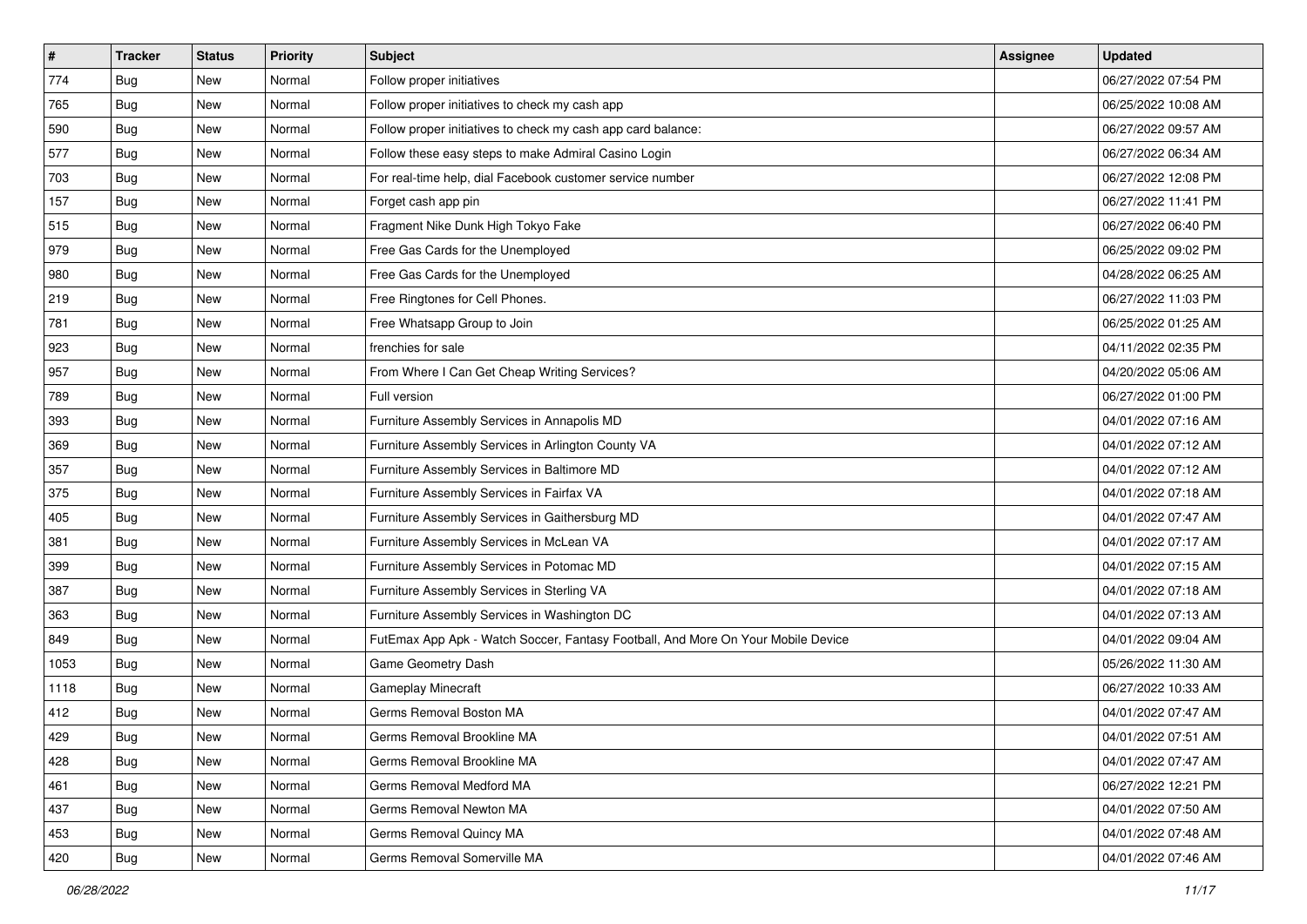| $\vert$ # | <b>Tracker</b> | <b>Status</b> | <b>Priority</b> | Subject                                                                                                                                                                                                                                           | <b>Assignee</b>        | <b>Updated</b>      |
|-----------|----------------|---------------|-----------------|---------------------------------------------------------------------------------------------------------------------------------------------------------------------------------------------------------------------------------------------------|------------------------|---------------------|
| 445       | <b>Bug</b>     | New           | Normal          | Germs Removal Watertown MA                                                                                                                                                                                                                        |                        | 04/01/2022 07:49 AM |
| 469       | Bug            | <b>New</b>    | Normal          | Germs Removal Westchester MA                                                                                                                                                                                                                      |                        | 06/26/2022 05:31 PM |
| 641       | Bug            | New           | Normal          | Get Best Economics Dissertation Writing Service                                                                                                                                                                                                   |                        | 06/25/2022 10:04 AM |
| 489       | Bug            | New           | Normal          | Get cash app refund instantly if sent to the wrong person                                                                                                                                                                                         |                        | 06/27/2022 06:48 PM |
| 959       | Bug            | <b>New</b>    | Normal          | Get connected with cash app team-How to get money off cash app at walmart without card                                                                                                                                                            |                        | 06/27/2022 08:52 AM |
| 732       | <b>Bug</b>     | New           | Normal          | Get rectifications steps about why cash app transfer failed                                                                                                                                                                                       |                        | 06/26/2022 03:28 PM |
| 547       | Bug            | New           | Normal          | Get rid of the issue of cash app down by calling experts.                                                                                                                                                                                         |                        | 06/26/2022 10:38 AM |
| 668       | Bug            | New           | Normal          | Get to know Cash App Refund Process here                                                                                                                                                                                                          |                        | 06/27/2022 02:38 PM |
| 535       | Bug            | New           | Normal          | Getting Tangled Problems When You Try To Apply For Cash App Delete Account                                                                                                                                                                        | Christophe<br>Garion   | 06/26/2022 04:51 PM |
| 162       | Bug            | <b>New</b>    | Normal          | gfyuik9                                                                                                                                                                                                                                           | Hamza<br>Bourbouh      | 04/01/2022 08:01 AM |
| 120       | Bug            | New           | Normal          | ghfjtkx                                                                                                                                                                                                                                           | Pierre-Loïc<br>Garoche | 06/27/2022 11:05 PM |
| 965       | Bug            | <b>New</b>    | Normal          | Go with cash app customer service to know where I can load my cash app card                                                                                                                                                                       |                        | 04/22/2022 01:07 PM |
| 118       | Bug            | <b>New</b>    | Normal          | golf                                                                                                                                                                                                                                              | Anonymous              | 06/26/2022 10:39 AM |
| 892       | Bug            | New           | Normal          | Good game                                                                                                                                                                                                                                         |                        | 04/01/2022 09:15 AM |
| 834       | Bug            | <b>New</b>    | Normal          | Grasp the secret to relieve stress and fatigue                                                                                                                                                                                                    |                        | 04/01/2022 08:57 AM |
| 818       | Bug            | New           | Normal          | Have you ever played a basketball game?                                                                                                                                                                                                           | Corentin<br>Lauverjat  | 04/01/2022 08:55 AM |
| 285       | Bug            | <b>New</b>    | Normal          | Have you ever written an essay?                                                                                                                                                                                                                   |                        | 06/27/2022 08:05 PM |
| 137       | <b>Bug</b>     | New           | Normal          | hcbets                                                                                                                                                                                                                                            |                        | 04/01/2022 07:52 AM |
| 492       | Bug            | <b>New</b>    | Normal          | HD Streamz MOD APK v3.5.5 (Keine Werbung)                                                                                                                                                                                                         |                        | 06/28/2022 12:45 AM |
| 295       | <b>Bug</b>     | New           | Normal          | Headliner Repair Services in Jonesboro GA                                                                                                                                                                                                         |                        | 04/01/2022 07:21 AM |
| 305       | Bug            | New           | Normal          | Headliner Repair Services in Norcross GA                                                                                                                                                                                                          |                        | 04/01/2022 07:19 AM |
| 1088      | Bug            | <b>New</b>    | Normal          | Health And Fitness Tips 2022                                                                                                                                                                                                                      | Pierre-Loïc<br>Garoche | 06/20/2022 06:42 AM |
| 182       | Bug            | <b>New</b>    | Normal          | <b>Healthcare Custom Writing Services</b>                                                                                                                                                                                                         |                        | 06/27/2022 11:00 PM |
| 181       | Bug            | <b>New</b>    | Normal          | <b>Healthcare Custom Writing Services</b>                                                                                                                                                                                                         |                        | 06/27/2022 11:52 PM |
| 627       | Bug            | New           | Normal          | <b>HELO</b>                                                                                                                                                                                                                                       |                        | 06/26/2022 06:42 AM |
| 544       | Bug            | New           | Normal          | Hey! I had a very cool idea to order our general picture on canvas for my family as a gift. But couldn't find a good<br>one. Once my friend advised me this article in which I found what I was looking for and gave a cool gift to my<br>family. |                        | 06/27/2022 04:10 AM |
| 187       | <b>Bug</b>     | New           | Normal          | High Quality Replic 350 V2 Carbon                                                                                                                                                                                                                 |                        | 04/01/2022 08:40 AM |
| 508       | <b>Bug</b>     | New           | Normal          | hire a professional dissertation help                                                                                                                                                                                                             |                        | 06/28/2022 12:34 AM |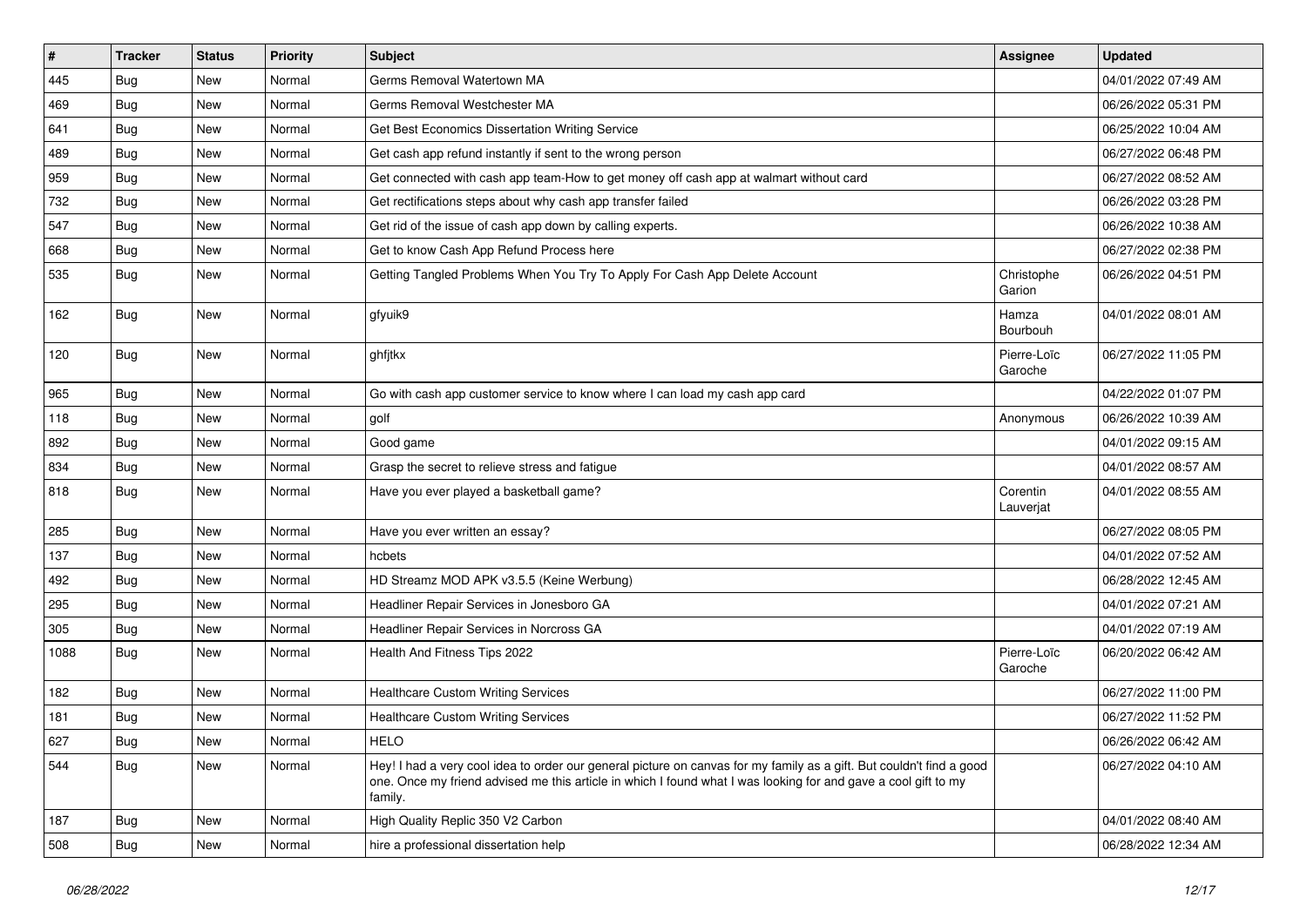| $\pmb{\#}$ | Tracker    | <b>Status</b> | <b>Priority</b> | <b>Subject</b>                                                                   | <b>Assignee</b>        | <b>Updated</b>      |
|------------|------------|---------------|-----------------|----------------------------------------------------------------------------------|------------------------|---------------------|
| 195        | Bug        | New           | Normal          | homoeobazaar                                                                     |                        | 04/01/2022 08:23 AM |
| 196        | Bug        | New           | Normal          | Homoeobazaar For Homeopathy Medicines                                            |                        | 06/27/2022 02:18 PM |
| 671        | Bug        | <b>New</b>    | Normal          | Hot games                                                                        | Pierre-Loïc<br>Garoche | 06/27/2022 07:40 AM |
| 274        | Bug        | New           | Normal          | How AI is transforming coupon marketing campaigns?                               | Anonymous              | 06/27/2022 01:54 PM |
| 589        | <b>Bug</b> | New           | Normal          | How can I get the cash app phone number of customer support?                     |                        | 06/26/2022 01:59 PM |
| 631        | Bug        | <b>New</b>    | Normal          | How Can I Load Cash App Card at Walmart straight away?                           |                        | 06/26/2022 04:07 PM |
| 630        | Bug        | New           | Normal          | How Can I Load Cash App Card at Walmart straight away?                           |                        | 06/26/2022 12:04 AM |
| 629        | Bug        | New           | Normal          | How Can I Load Cash App Card at Walmart straight away?                           |                        | 06/24/2022 07:55 PM |
| 933        | Bug        | <b>New</b>    | Normal          | How Can I Watch Movies on My Mobile Phone                                        |                        | 06/24/2022 12:55 AM |
| 706        | <b>Bug</b> | New           | Normal          | How Can You Cancel A Cash App Payment Without Any Prior Information?             |                        | 06/26/2022 09:13 AM |
| 501        | Bug        | New           | Normal          | How Do I Annihilate Cash App Transfer Failed Problems Effectively                | Pierre-Loïc<br>Garoche | 06/27/2022 08:38 PM |
| 815        | Bug        | New           | Normal          | how do i call cash app customer service                                          | Xavier Thirioux        | 06/26/2022 10:54 PM |
| 971        | <b>Bug</b> | <b>New</b>    | Normal          | How Do I Check Balance On Cash App Card With Optimum Ease?                       |                        | 06/27/2022 08:16 PM |
| 783        | Bug        | New           | Normal          | How Do I Determine The Reasons And Solutions To Fix Cash App Transfer Failed?    |                        | 06/27/2022 08:58 PM |
| 1106       | Bug        | New           | Normal          | How Do I Get Cash App ++ Without Confronting Any Technical Glitches?             |                        | 06/25/2022 09:53 PM |
| 719        | Bug        | New           | Normal          | How Do I Send \$5000 Through Cash App Account With Ease?                         |                        | 06/26/2022 10:14 PM |
| 758        | Bug        | New           | Normal          | How Do I Study Consistently For Hours?                                           |                        | 06/27/2022 12:49 AM |
| 737        | <b>Bug</b> | New           | Normal          | How Do I Talk To A Live Person At Facebook If Anything Is Doubtful?              |                        | 06/27/2022 09:59 PM |
| 1087       | <b>Bug</b> | New           | Normal          | How do new writers start out?                                                    |                        | 06/10/2022 03:25 PM |
| 796        | <b>Bug</b> | <b>New</b>    | Normal          | How Does Cash App ++ actually work and What is the process of it                 |                        | 06/22/2022 07:03 AM |
| 720        | Bug        | New           | Normal          | How does Cash App Phone Number provide a quick treatment?                        |                        | 06/27/2022 08:02 AM |
| 524        | <b>Bug</b> | New           | Normal          | How Does Google Account Recovery Work If Your Account Is Hacked?                 |                        | 06/27/2022 12:46 PM |
| 733        | Bug        | New           | Normal          | How does one go about getting a book deal?                                       |                        | 04/01/2022 09:33 AM |
| 928        | Bug        | New           | Normal          | How Does Sutton Bank Cash App Customer Service Help In Answering Your Questions? |                        | 04/12/2022 11:36 AM |
| 215        | <b>Bug</b> | New           | Normal          | How For Top Level Cell Phone For You                                             |                        | 06/27/2022 09:19 PM |
| 633        | <b>Bug</b> | New           | Normal          | How i can i solve my issue                                                       |                        | 04/01/2022 09:38 AM |
| 742        | Bug        | New           | Normal          | How Long Does Cash App Support Take To Respond For A Better Support?             |                        | 06/25/2022 11:00 PM |
| 916        | Bug        | New           | Normal          | How long does it take to write a book?                                           |                        | 04/07/2022 12:15 PM |
| 955        | Bug        | New           | Normal          | How Long Does Verification Take On Cash App If You Apply For The Verification?   | Christophe<br>Garion   | 06/25/2022 10:50 PM |
| 571        | <b>Bug</b> | New           | Normal          | How may the Cash app dispute your trade?                                         | Pierre-Loïc<br>Garoche | 06/27/2022 02:39 PM |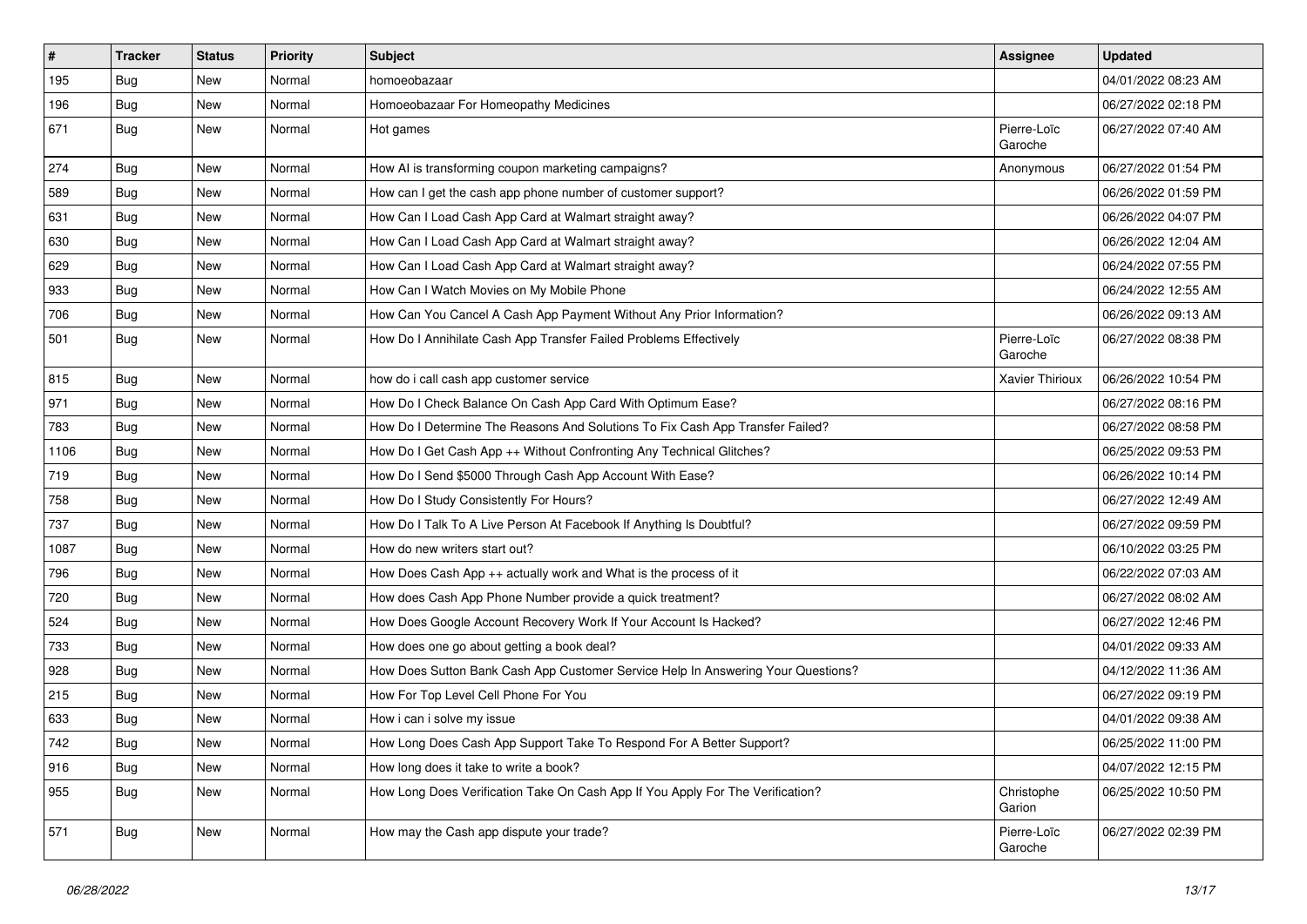| $\vert$ # | <b>Tracker</b> | <b>Status</b> | <b>Priority</b> | <b>Subject</b>                                                             | <b>Assignee</b>        | <b>Updated</b>      |
|-----------|----------------|---------------|-----------------|----------------------------------------------------------------------------|------------------------|---------------------|
| 738       | <b>Bug</b>     | New           | Normal          | How Much Amount Do I Get Using The Referral Code For Cash App?             |                        | 06/27/2022 03:58 PM |
| 217       | Bug            | <b>New</b>    | Normal          | How this service matter most?                                              |                        | 06/27/2022 06:48 PM |
| 1115      | Bug            | New           | Normal          | How to access your saved favorite Tiktok                                   |                        | 06/26/2022 12:01 PM |
| 784       | <b>Bug</b>     | <b>New</b>    | Normal          | How To Add Money On Cash App Card And Check The Funds?                     |                        | 06/26/2022 01:43 PM |
| 762       | Bug            | <b>New</b>    | Normal          | How To Add Money To A Cash App Card If Struggling With Low Amount?         |                        | 06/27/2022 09:58 PM |
| 678       | <b>Bug</b>     | New           | Normal          | How to be a winner in buidnow gg                                           |                        | 06/27/2022 04:47 PM |
| 972       | Bug            | New           | Normal          | How To Borrow Money From The Cash App? Get To Know About The Same          |                        | 04/25/2022 07:30 AM |
| 852       | <b>Bug</b>     | New           | Normal          | How to cancel your French Bee flight within 24 hours?                      |                        | 04/01/2022 09:13 AM |
| 882       | Bug            | New           | Normal          | How to change bank account on cash app?                                    |                        | 04/01/2022 09:16 AM |
| 906       | Bug            | <b>New</b>    | Normal          | How To Change Cash App From Business To Personal Account For Any Reasons?  |                        | 04/04/2022 09:57 AM |
| 1009      | Bug            | New           | Normal          | How to change routing number on Cash App?                                  |                        | 05/11/2022 07:13 AM |
| 1025      | Bug            | New           | Normal          | how to change the logo in wordpress                                        |                        | 06/25/2022 06:20 PM |
| 518       | Bug            | <b>New</b>    | Normal          | How To Check The Balance Of Cash App Account By Taking Cash App Support?   |                        | 06/27/2022 03:46 AM |
| 536       | Bug            | New           | Normal          | How to check the balance on the cash app card                              | Hamza<br>Bourbouh      | 06/27/2022 10:40 PM |
| 1024      | Bug            | New           | Normal          | How to choose the right broker                                             |                        | 06/25/2022 06:23 PM |
| 533       | <b>Bug</b>     | <b>New</b>    | Normal          | How to complete the homework assignments in economics in the easiest way?  |                        | 06/26/2022 10:12 PM |
| 1101      | Bug            | <b>New</b>    | Normal          | How to Delete Cash App History at once?                                    |                        | 06/27/2022 01:33 PM |
| 1064      | Bug            | New           | Normal          | How to delete Cash App history?                                            | Pierre-Loïc<br>Garoche | 06/11/2022 10:29 AM |
| 976       | Bug            | <b>New</b>    | Normal          | How to delete the cash app account history right now?                      | Hamza<br>Bourbouh      | 04/27/2022 09:47 AM |
| 697       | Bug            | <b>New</b>    | Normal          | How to Descargar Pura TV For Android                                       |                        | 06/27/2022 03:57 PM |
| 984       | Bug            | New           | Normal          | How to disable, permanently delete Twitter account on phone, PC            |                        | 06/26/2022 08:28 AM |
| 826       | <b>Bug</b>     | New           | Normal          | How to Dowload MXL TV Premium                                              |                        | 05/26/2022 03:34 PM |
| 966       | Bug            | <b>New</b>    | Normal          | How to Download the Filmes                                                 |                        | 06/27/2022 03:25 AM |
| 591       | Bug            | New           | Normal          | How To Find Facebook Modifications For Your Spotify Premium Apk?           |                        | 06/27/2022 08:41 AM |
| 1038      | Bug            | New           | Normal          | How to Fix Canon Printer Offline ISsue                                     | Pierre-Loïc<br>Garoche | 05/27/2022 05:25 AM |
| 541       | <b>Bug</b>     | New           | Normal          | How to fix the cash app payment failed errors?                             |                        | 06/27/2022 03:22 PM |
| 574       | Bug            | New           | Normal          | How to fix the Epson printer offline issue due to a wired connection?      |                        | 06/26/2022 11:19 AM |
| 1069      | Bug            | New           | Normal          | how to get cash app support phone number 24*7 available                    |                        | 06/21/2022 08:36 PM |
| 1079      | Bug            | New           | Normal          | How to get cheap psychology assignment?                                    |                        | 06/15/2022 06:00 AM |
| 1014      | Bug            | New           | Normal          | how to get chime routing and account number ? chime routing number florida |                        | 05/11/2022 12:42 PM |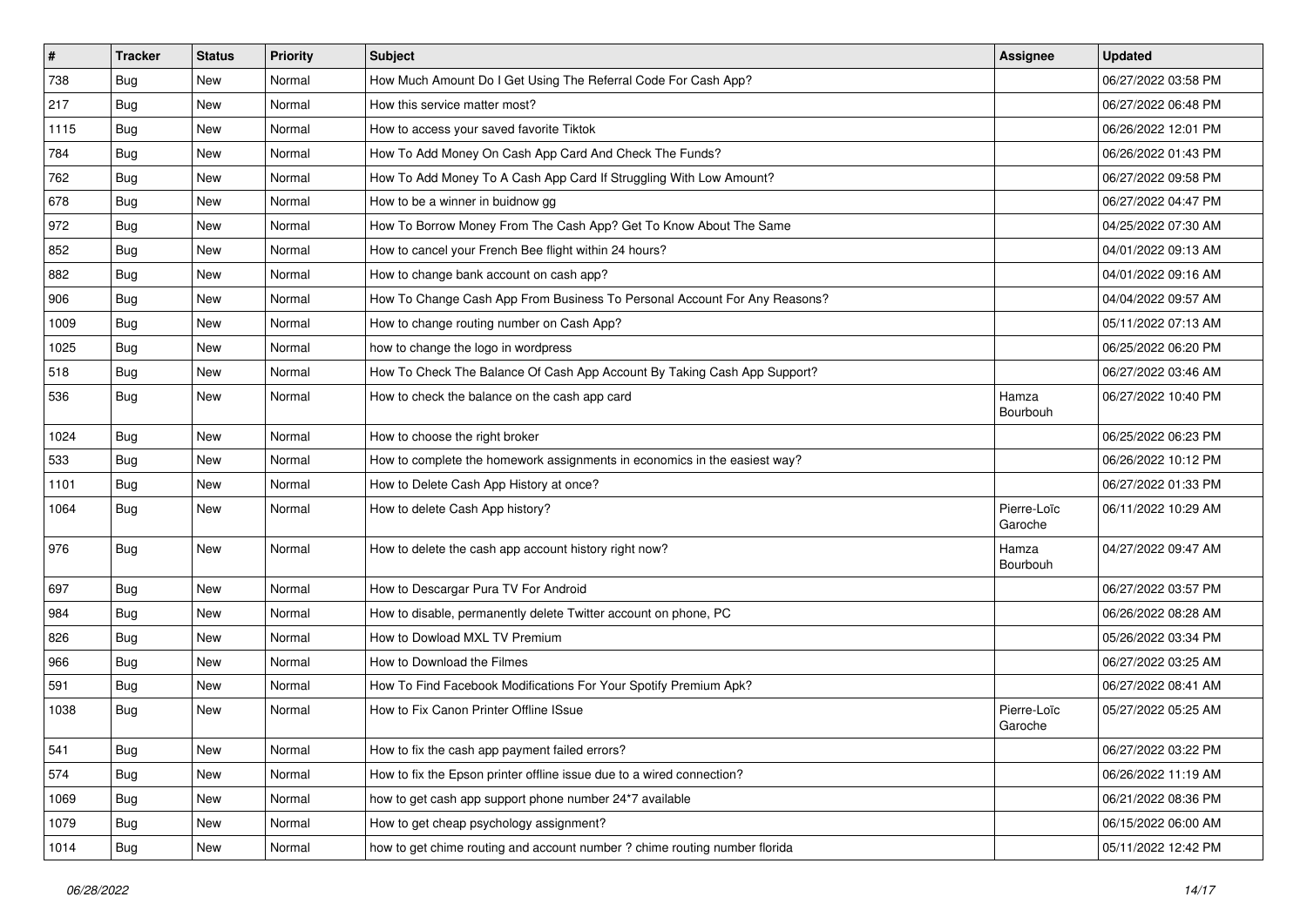| $\vert$ # | <b>Tracker</b> | <b>Status</b> | <b>Priority</b> | <b>Subject</b>                                                                               | <b>Assignee</b>        | <b>Updated</b>      |
|-----------|----------------|---------------|-----------------|----------------------------------------------------------------------------------------------|------------------------|---------------------|
| 694       | <b>Bug</b>     | New           | Normal          | How to Get Guidance On How To Cash App Withdrawal Limit?                                     | Christophe<br>Garion   | 06/27/2022 04:58 AM |
| 785       | Bug            | <b>New</b>    | Normal          | How To Get Money Off Cash App Without Card Or With A Card?                                   |                        | 06/27/2022 08:28 AM |
| 1039      | Bug            | New           | Normal          | How to Get Tickmill Bonuses for Free                                                         |                        | 05/26/2022 05:43 PM |
| 565       | Bug            | <b>New</b>    | Normal          | How To Install RepelisPlus On Your Android Phone?                                            |                        | 06/27/2022 06:54 AM |
| 564       | Bug            | New           | Normal          | How To Install RepelisPlus On Your Android Phone?                                            |                        | 06/27/2022 12:23 PM |
| 885       | Bug            | <b>New</b>    | Normal          | How to Install the Tele Latino App For Android                                               |                        | 03/28/2022 04:10 AM |
| 696       | Bug            | <b>New</b>    | Normal          | How to Install the TuMangaOnline App                                                         |                        | 06/27/2022 02:49 AM |
| 747       | Bug            | New           | Normal          | How to Install Tyflex Plus on Your Android Device                                            |                        | 06/26/2022 08:16 AM |
| 709       | Bug            | <b>New</b>    | Normal          | How To Load Cash App Card At Walmart Without Having To Face Any Hassle?                      |                        | 06/27/2022 10:30 AM |
| 763       | Bug            | New           | High            | How to Make a Ringtone on Your iPhone                                                        |                        | 06/27/2022 04:16 PM |
| 1032      | <b>Bug</b>     | New           | Normal          | How To Play The Wordle Game                                                                  |                        | 05/17/2022 10:37 AM |
| 1035      | <b>Bug</b>     | <b>New</b>    | Normal          | how to relieve spam score                                                                    | Pierre-Loïc<br>Garoche | 05/18/2022 11:39 AM |
| 854       | Bug            | <b>New</b>    | Normal          | How To Resolve Password Problems Through Facebook Customer Service?                          |                        | 04/09/2022 06:11 PM |
| 1042      | Bug            | New           | Normal          | How to set up direct deposit on cash app?                                                    |                        | 05/25/2022 01:17 PM |
| 267       | Bug            | New           | Normal          | How To Use Internet Radio Services To Listen To Your Favorite Songs                          |                        | 06/27/2022 09:03 PM |
| 1080      | Bug            | <b>New</b>    | Normal          | How to use Math Wallet   Nexo wallet   CoinTiger Exchange                                    |                        | 06/15/2022 11:56 AM |
| 1060      | Bug            | New           | Normal          | How to Use Panda Helper to Speed Up Your iOS                                                 |                        | 05/28/2022 09:12 AM |
| 689       | <b>Bug</b>     | New           | Normal          | How to use twitch.tv/activate?                                                               |                        | 06/27/2022 05:44 AM |
| 688       | Bug            | <b>New</b>    | Normal          | How to use twitch.tv/activate?                                                               |                        | 06/24/2022 04:16 AM |
| 687       | Bug            | New           | Normal          | How to use twitch.tv/activate?                                                               |                        | 06/27/2022 03:15 PM |
| 117       | <b>Bug</b>     | <b>New</b>    | Normal          | How to Watch Cowboys vs Cardinals Game Live Stream FREE TV                                   |                        | 04/01/2022 08:08 AM |
| 238       | Bug            | New           | Low             | HP Printer Assistant Software   Download & Install HP Assistant                              |                        | 04/01/2022 08:16 AM |
| 236       | <b>Bug</b>     | New           | Normal          | HP Printer Assistant Software   Download & Install HP Assistant                              |                        | 04/01/2022 08:16 AM |
| 235       | Bug            | <b>New</b>    | Low             | HP Printer Assistant Software   Download & Install HP Assistant                              |                        | 06/27/2022 10:48 AM |
| 486       | <b>Bug</b>     | New           | Low             | <b>HP Wireless Printer Setup</b>                                                             | Anonymous              | 06/27/2022 09:35 PM |
| 124       | Bug            | New           | Normal          | https://www.bigmarker.com/ustvpass/LIVE-Atlanta-Falcons-vs-Carolina-Panthers-NFL-Week-8-Game |                        | 04/01/2022 07:55 AM |
| 123       | Bug            | New           | Normal          | https://www.reddit.com/r/NRLgrandfinal2020/                                                  |                        | 06/26/2022 05:36 PM |
| 711       | Bug            | New           | Normal          | Human Fall Flat Apk Download                                                                 |                        | 06/25/2022 09:44 AM |
| 736       | Bug            | <b>New</b>    | Normal          | I Want to Edit in My Website (transfer-factor.net) Unfortunately, Unable to Edit It          |                        | 06/24/2022 07:32 AM |
| 1031      | <b>Bug</b>     | New           | Normal          | <b>IAFT Traders Union</b>                                                                    |                        | 05/16/2022 03:14 PM |
| 1030      | Bug            | New           | Normal          | <b>IAFT Traders Union</b>                                                                    |                        | 05/16/2022 03:13 PM |
| 1104      | <b>Bug</b>     | New           | Normal          | Idle game fix bug                                                                            |                        | 06/26/2022 06:52 PM |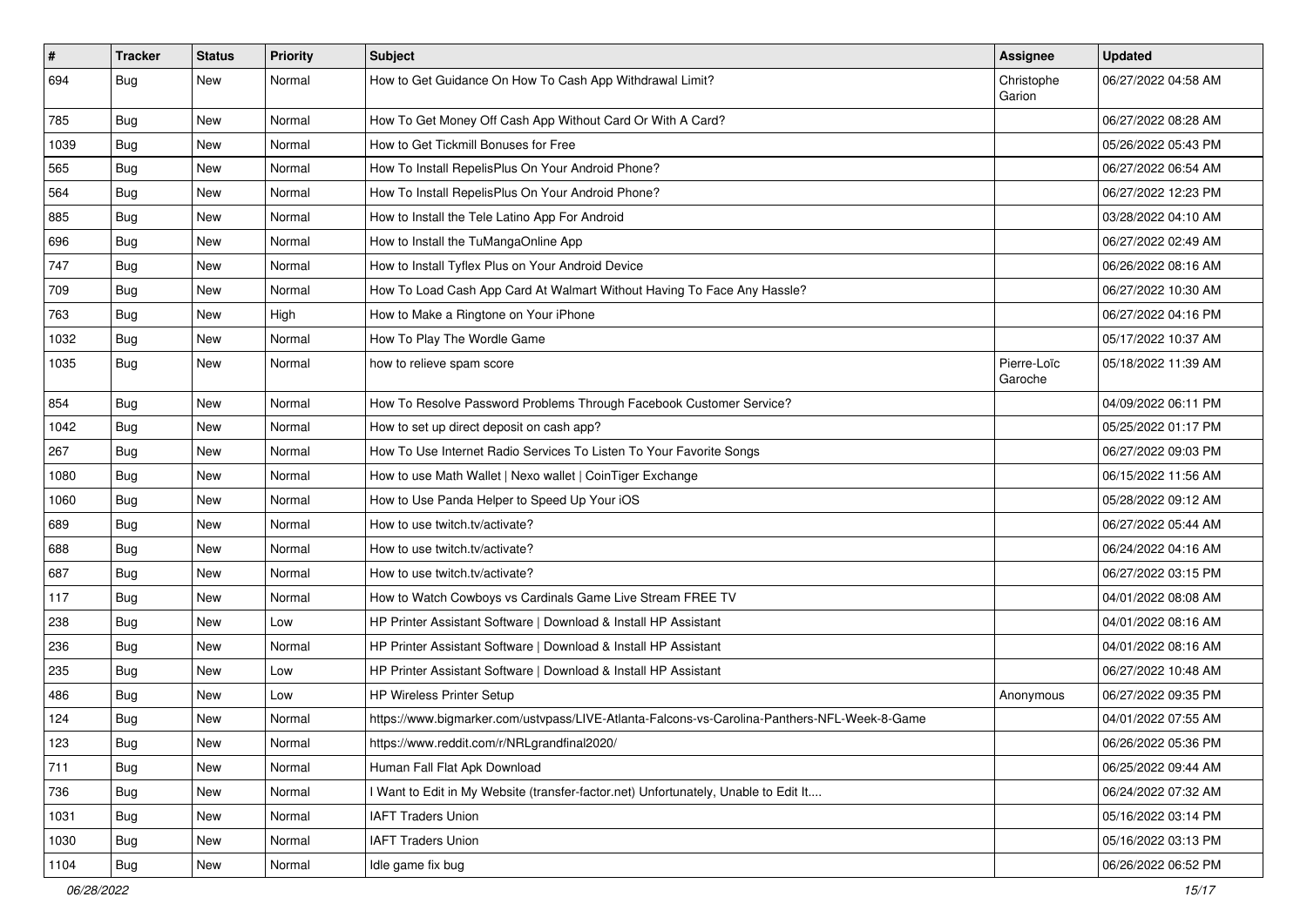| #    | <b>Tracker</b> | <b>Status</b> | <b>Priority</b> | <b>Subject</b>                                                                                                  | <b>Assignee</b>        | <b>Updated</b>      |
|------|----------------|---------------|-----------------|-----------------------------------------------------------------------------------------------------------------|------------------------|---------------------|
| 1103 | <b>Bug</b>     | New           | Normal          | Idle game fix bug                                                                                               |                        | 06/25/2022 09:08 PM |
| 604  | Bug            | <b>New</b>    | Normal          | Idle Game Online                                                                                                |                        | 06/28/2022 12:15 AM |
| 525  | Bug            | <b>New</b>    | Normal          | If you don't have a QR code: How to activate cash app card in app                                               |                        | 06/27/2022 08:47 PM |
| 1072 | Bug            | <b>New</b>    | Normal          | ij.start canon                                                                                                  |                        | 06/21/2022 06:56 PM |
| 1013 | Bug            | <b>New</b>    | Normal          | ij.start canon                                                                                                  |                        | 05/11/2022 11:31 AM |
| 950  | Bug            | New           | Normal          | ij.start canon                                                                                                  |                        | 06/26/2022 04:35 AM |
| 943  | <b>Bug</b>     | New           | Normal          | ij.start canon                                                                                                  |                        | 04/13/2022 08:52 AM |
| 748  | Bug            | <b>New</b>    | Normal          | Il y a quelques façons d'obtenir des sonneries gratuites pour votre iPhone                                      |                        | 06/26/2022 11:24 PM |
| 568  | <b>Bug</b>     | <b>New</b>    | Normal          | Instale a versão mais recente do YouTube Premium                                                                |                        | 06/27/2022 08:56 PM |
| 176  | Bug            | <b>New</b>    | Normal          | instant loan without documents                                                                                  |                        | 06/18/2022 01:43 PM |
| 167  | <b>Bug</b>     | New           | Normal          | instant loan without documents                                                                                  | Anonymous              | 06/27/2022 02:27 AM |
| 225  | <b>Bug</b>     | <b>New</b>    | Normal          | instant personal loan                                                                                           |                        | 06/27/2022 02:20 PM |
| 788  | Bug            | <b>New</b>    | Normal          | Intro Maker Mod APK                                                                                             |                        | 06/26/2022 11:01 AM |
| 993  | Bug            | New           | Normal          | IO Games Free Online                                                                                            |                        | 06/26/2022 09:41 AM |
| 1116 | Bug            | <b>New</b>    | Normal          | ipTV smarts pro                                                                                                 |                        | 06/26/2022 05:34 PM |
| 998  | Bug            | New           | Normal          | Is It Hard to Solve Wordle An                                                                                   |                        | 06/27/2022 12:24 AM |
| 1015 | Bug            | <b>New</b>    | Normal          | Is it possible to send books for free?                                                                          |                        | 05/11/2022 04:05 PM |
| 231  | Bug            | New           | Normal          | Is the ringtone download difficult or not?                                                                      | Pierre-Loïc<br>Garoche | 06/26/2022 11:30 AM |
| 999  | Bug            | <b>New</b>    | Normal          | Is there a way to find Google Feud answers?                                                                     |                        | 05/07/2022 08:58 AM |
| 1127 | Bug            | <b>New</b>    | Normal          | Is there any support to find Google Feud answers?                                                               |                        | 06/27/2022 04:27 AM |
| 269  | <b>Bug</b>     | New           | Normal          | Is there such a site for app design?                                                                            | Anonymous              | 06/28/2022 12:43 AM |
| 210  | Bug            | New           | Normal          | Issue with check symbol in Cash App? Dial assist number with calling Cash App customer service phone<br>number. |                        | 06/27/2022 07:16 PM |
| 262  | Bug            | <b>New</b>    | Normal          | It this true to dealing Wuth                                                                                    |                        | 06/27/2022 08:39 AM |
| 163  | Bug            | <b>New</b>    | Normal          | jknjopl[                                                                                                        |                        | 04/01/2022 07:58 AM |
| 842  | Bug            | New           | Normal          | Join the fun game                                                                                               |                        | 04/01/2022 08:58 AM |
| 670  | Bug            | New           | Normal          | JTWhatsApp Apk - The New and Improved WhatsApp                                                                  |                        | 06/17/2022 04:36 PM |
| 653  | Bug            | New           | Normal          | Jujube (Jinjoles): Properties And Health Benefits                                                               |                        | 06/27/2022 08:47 AM |
| 397  | <b>Bug</b>     | New           | Normal          | Junk Removal Services in Annapolis MD                                                                           |                        | 04/01/2022 07:15 AM |
| 373  | Bug            | New           | Normal          | Junk Removal Services in Arlington County VA                                                                    |                        | 04/01/2022 07:18 AM |
| 361  | Bug            | New           | Normal          | Junk Removal Services in Baltimore MD                                                                           |                        | 04/01/2022 07:13 AM |
| 379  | <b>Bug</b>     | New           | Normal          | Junk Removal Services in Fairfax VA                                                                             |                        | 04/01/2022 07:17 AM |
| 385  | Bug            | New           | Normal          | Junk Removal Services in McLean VA                                                                              |                        | 04/01/2022 07:15 AM |